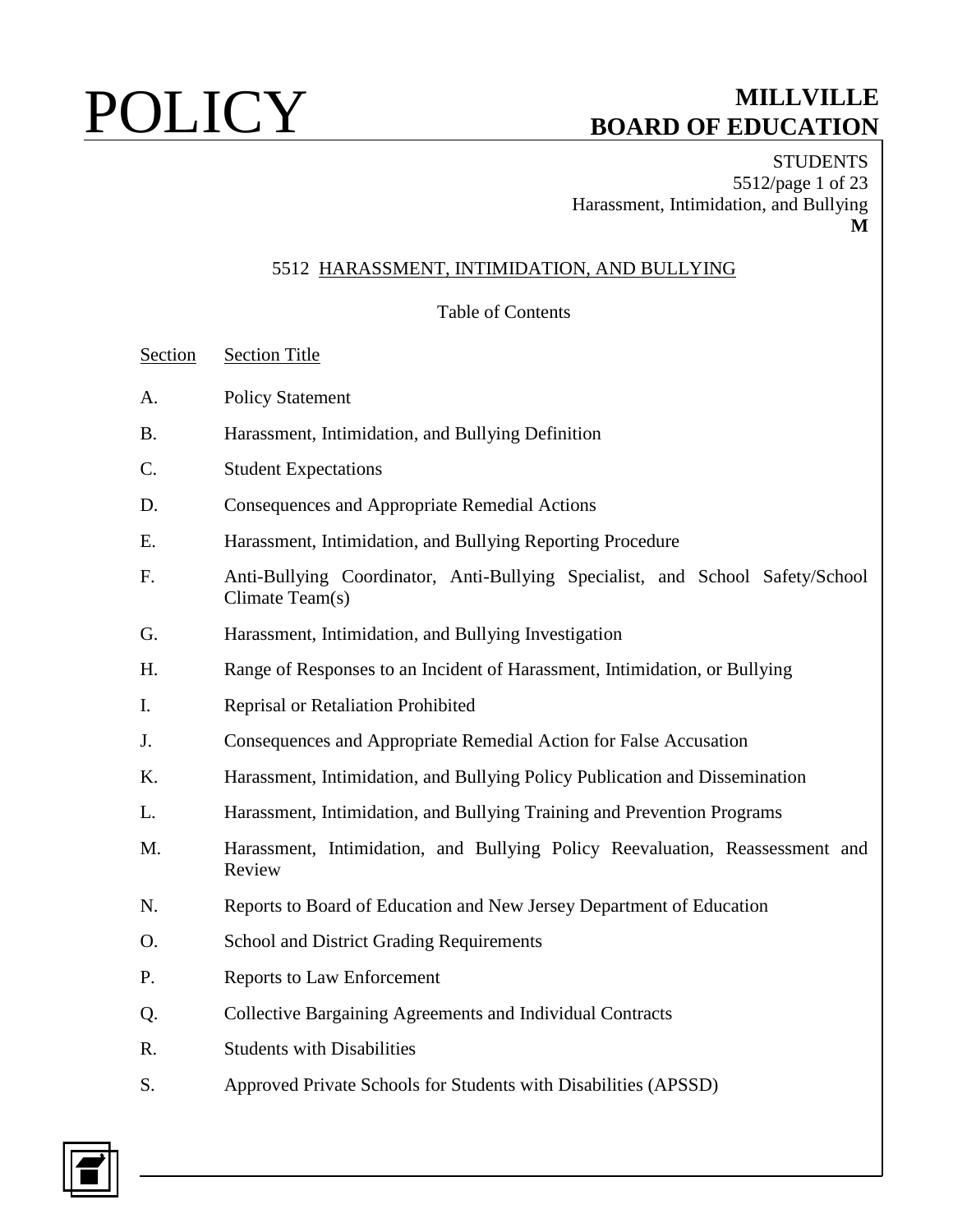**STUDENTS** 5512/page 2 of 23 Harassment, Intimidation, and Bullying

### A. Policy Statement

The Board of Education prohibits acts of harassment, intimidation, or bullying of a student. A safe and civil environment in school is necessary for students to learn and achieve high academic standards. Harassment, intimidation, or bullying, like other disruptive or violent behaviors, is conduct that disrupts both a student's ability to learn and a school's ability to educate its students in a safe and disciplined environment. Harassment, intimidation, or bullying is unwanted, aggressive behavior that may involve a real or perceived power imbalance. Since students learn by example, school administrators, faculty, staff and volunteers should be commended for demonstrating appropriate behavior, treating others with civility and respect, and refusing to tolerate harassment, intimidation, or bullying.

For the purposes of this Policy, the term "parent," pursuant to N.J.A.C. 6A:16-1.3, means the natural parent(s) or adoptive parent(s), legal guardian(s), foster parent(s), or parent surrogate(s) of a student. Where parents are separated or divorced, "parent" means the person or agency which has legal custody of the student, as well as the natural or adoptive parent(s) of the student, provided such parental rights have not been terminated by a court of appropriate jurisdiction.

B. Harassment, Intimidation, and Bullying Definition

"Harassment, intimidation, or bullying" means any gesture, any written, verbal or physical act, or any electronic communication, as defined in N.J.S.A. 18A:37-14, whether it be a single incident or a series of incidents that:

- 1. Is reasonably perceived as being motivated by either any actual or perceived characteristic, such as race, color, religion, ancestry, national origin, gender, sexual orientation, gender identity and expression, or a mental, physical or sensory disability, or by any other distinguishing characteristic;
- 2. Takes place on school property, at any school-sponsored function, on a school bus, or off school grounds, as provided for in N.J.S.A. 18A:37-15.3;
- 3. Substantially disrupts or interferes with the orderly operation of the school or the rights of other students; and that
	- a. A reasonable person should know, under the circumstances, that the act(s) will have the effect of physically or emotionally harming a student or damaging the student's property, or placing a student in reasonable fear of physical or emotional harm to his/her person or damage to his/her property; or

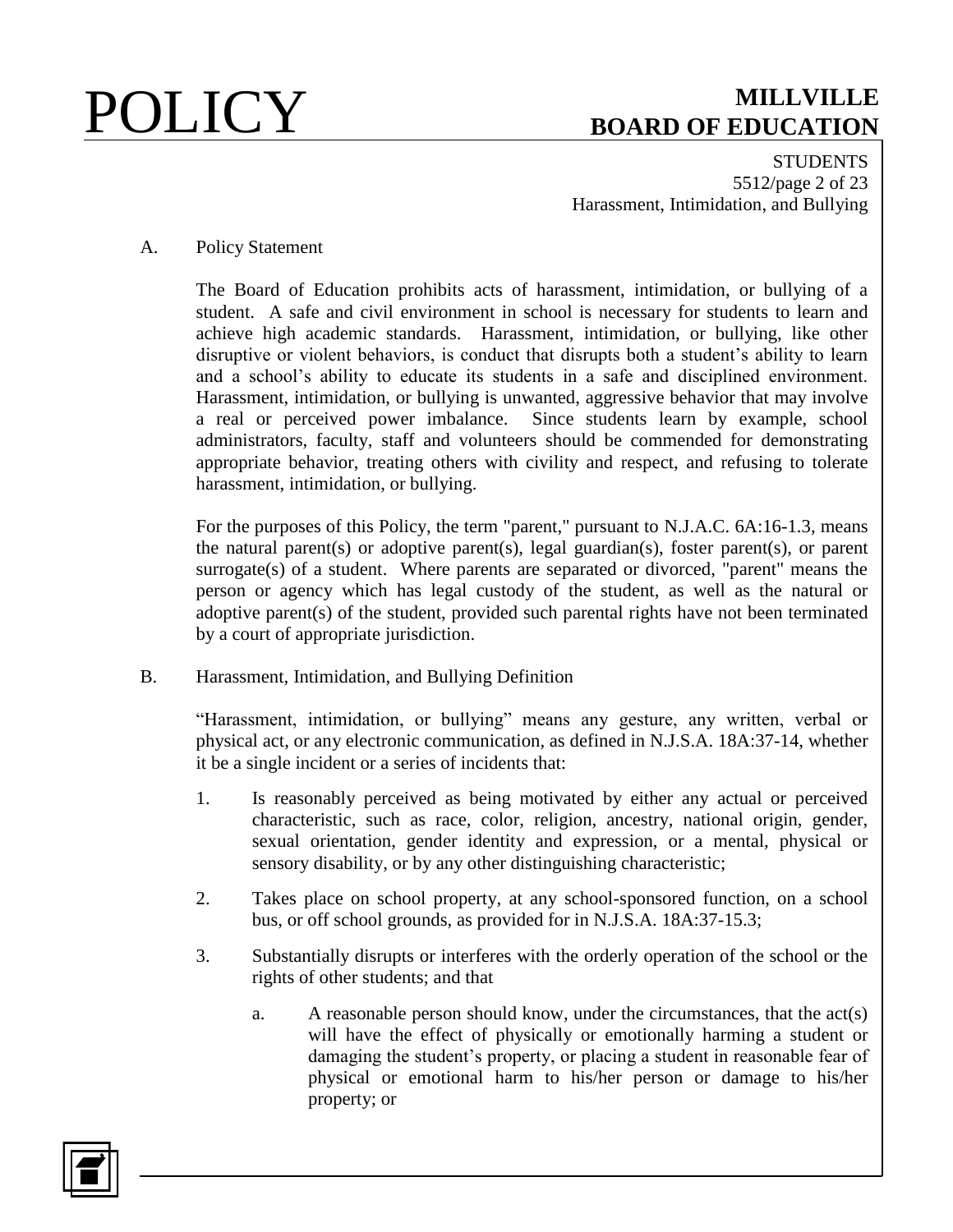**STUDENTS** 5512/page 3 of 23 Harassment, Intimidation, and Bullying

- b. Has the effect of insulting or demeaning any student or group of students; or
- c. Creates a hostile educational environment for the student by interfering with a student's education or by severely or pervasively causing physical or emotional harm to the student.

Schools are required to address harassment, intimidation, and bullying occurring off school grounds, when there is a nexus between the harassment, intimidation, and bullying and the school (e.g., the harassment, intimidation, or bullying substantially disrupts or interferes with the orderly operation of the school or the rights of other students).

"Electronic communication" means a communication transmitted by means of an electronic device, including, but not limited to: a telephone, cellular phone, computer, or pager.

C. Student Expectations

The Board expects students to conduct themselves in keeping with their levels of development, maturity and demonstrated capabilities with proper regard for the rights and welfare of other students and school staff, the educational purpose underlying all school activities and the care of school facilities and equipment consistent with the Code of Student Conduct.

The Board believes that standards for student behavior must be set cooperatively through interaction among the students, parents, school employees, school administrators, school volunteers, and community representatives, producing an atmosphere that encourages students to grow in self-discipline. The development of this atmosphere requires respect for self and others, as well as for school district and community property on the part of students, staff, and community members.

Students are expected to behave in a way that creates a supportive learning environment. The Board believes the best discipline is self-imposed, and it is the responsibility of staff to use instances of violations of the Code of Student Conduct as opportunities to help students learn to assume and accept responsibility for their behavior and the consequences of their behavior. Staff members who interact with students shall apply best practices designed to prevent student conduct problems and foster students' abilities to grow in self-discipline.

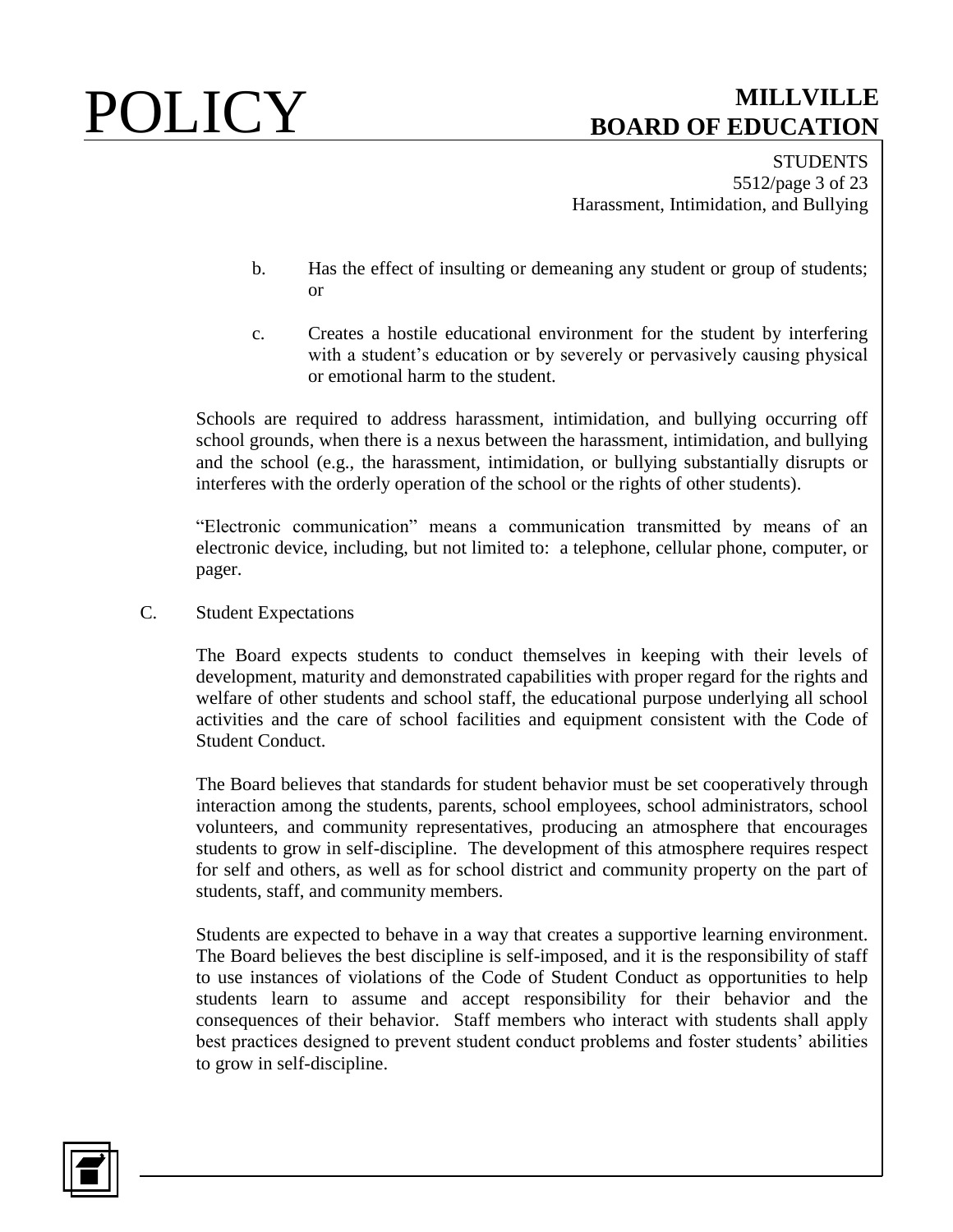**STUDENTS** 5512/page 4 of 23 Harassment, Intimidation, and Bullying

The Board expects that students will act in accordance with the student behavioral expectations and standards regarding harassment, intimidation, and bullying, including:

- 1. Student responsibilities (e.g., requirements for students to conform to reasonable standards of socially accepted behavior; respect the person, property and rights of others; obey constituted authority; and respond to those who hold that authority);
- 2. Appropriate recognition for positive reinforcement for good conduct, selfdiscipline, and good citizenship;
- 3. Student rights; and
- 4. Sanctions and due process for violations of the Code of Student Conduct.

Pursuant to N.J.S.A. 18A:37-15(a) and N.J.A.C. 6A:16-7.1(a)1, the district has involved a broad-base of school and community members, including parents, students, instructional staff, student support services staff, school administrators, and school volunteers, as well as community organizations, such as faith-based, health and human service, business and law enforcement, in the development of this Policy. Based on locally determined and accepted core ethical values adopted by the Board, pursuant to N.J.A.C. 6A:16-7.1(a)2, the Board must develop guidelines for student conduct pursuant to N.J.A.C. 6A:16-7.1. These guidelines for student conduct will take into consideration the developmental ages of students, the severity of the offenses and students' histories of inappropriate behaviors, and the mission and physical facilities of the individual school(s) in the district. This Policy requires all students in the district to adhere to the rules established by the school district and to submit to the remedial and consequential measures that are appropriately assigned for infractions of these rules.

Pursuant to N.J.A.C. 6A:16-7.1, the Superintendent must annually provide to students and their parents the rules of the district regarding student conduct. Provisions shall be made for informing parents whose primary language is other than English.

The district prohibits active or passive support for acts of harassment, intimidation, or bullying. Students are encouraged to support other students who:

- 1. Walk away from acts of harassment, intimidation, and bullying when they see them;
- 2. Constructively attempt to stop acts of harassment, intimidation, or bullying;

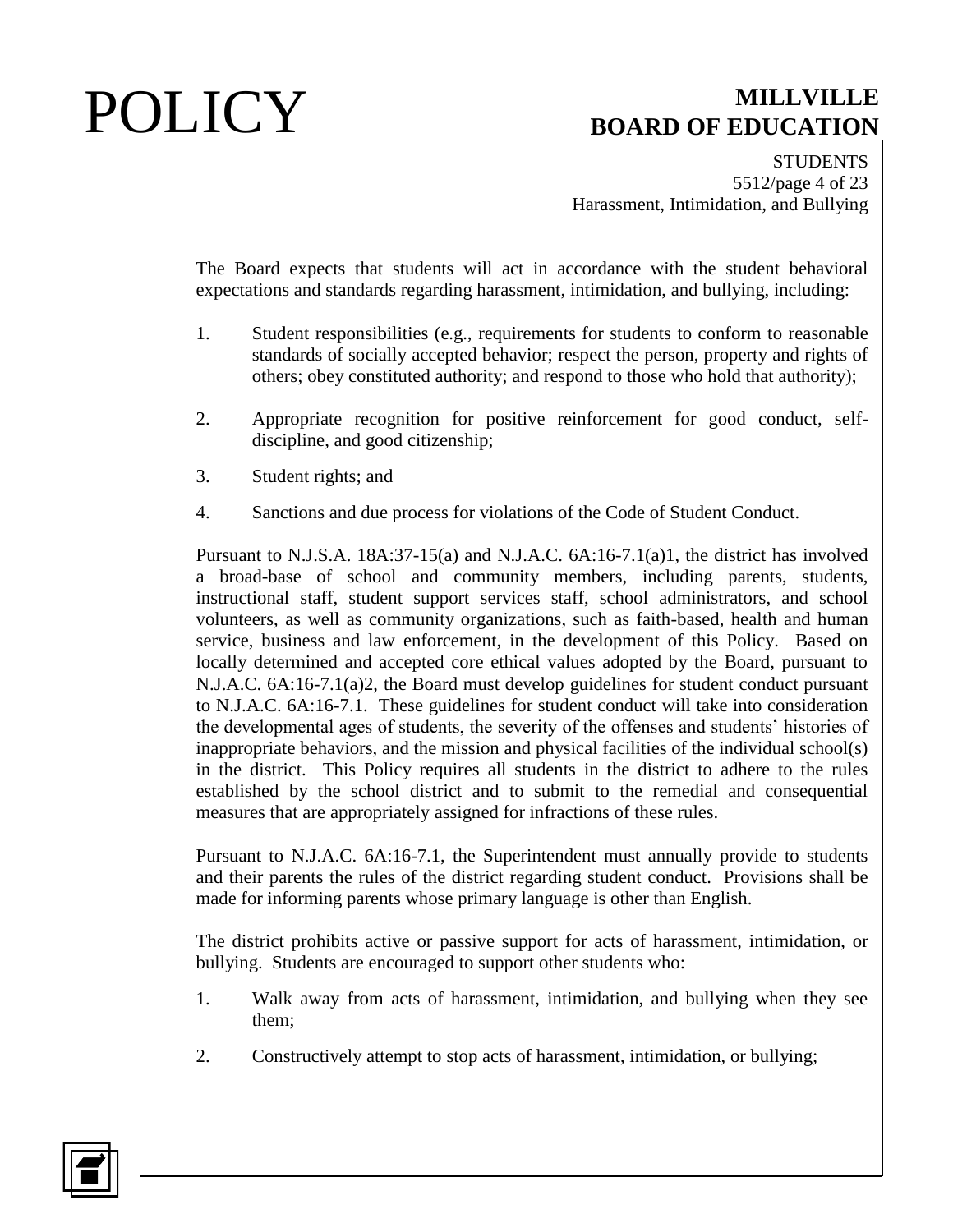**STUDENTS** 5512/page 5 of 23 Harassment, Intimidation, and Bullying

- 3. Provide support to students who have been subjected to harassment, intimidation, or bullying; and
- 4. Report acts of harassment, intimidation, and bullying to the designated school staff member.
- D. Consequences and Appropriate Remedial Actions

Consequences and Appropriate Remedial Actions – Students

The Board of Education requires its school administrators to implement procedures that ensure both the appropriate consequences and remedial responses for students who commit one or more acts of harassment, intimidation, or bullying, consistent with the Code of Student Conduct. The following factors, at a minimum, shall be given full consideration by school administrators in the implementation of appropriate consequences and remedial measures for each act of harassment, intimidation, or bullying by students.

Appropriate remedial action for a student who commits an act of harassment, intimidation, or bullying that takes into account the nature of the behavior; the nature of the student's disability, if any, and to the extent relevant; the developmental age of the student; and the student's history of problem behaviors and performance. The appropriate remedial action may also include a behavioral assessment or evaluation including, but not limited to, a referral to the Child Study Team as appropriate; and supportive interventions and referral services, including those at N.J.A.C. 6A:16-8.

Factors for Determining Consequences – Student Considerations

- 1. Age, developmental and maturity levels of the parties involved and their relationship to the school district;
- 2. Degrees of harm;
- 3. Surrounding circumstances;
- 4. Nature and severity of the behavior(s);
- 5. Incidences of past or continuing patterns of behavior;
- 6. Relationships between the parties involved; and
- 7. Context in which the alleged incidents occurred.

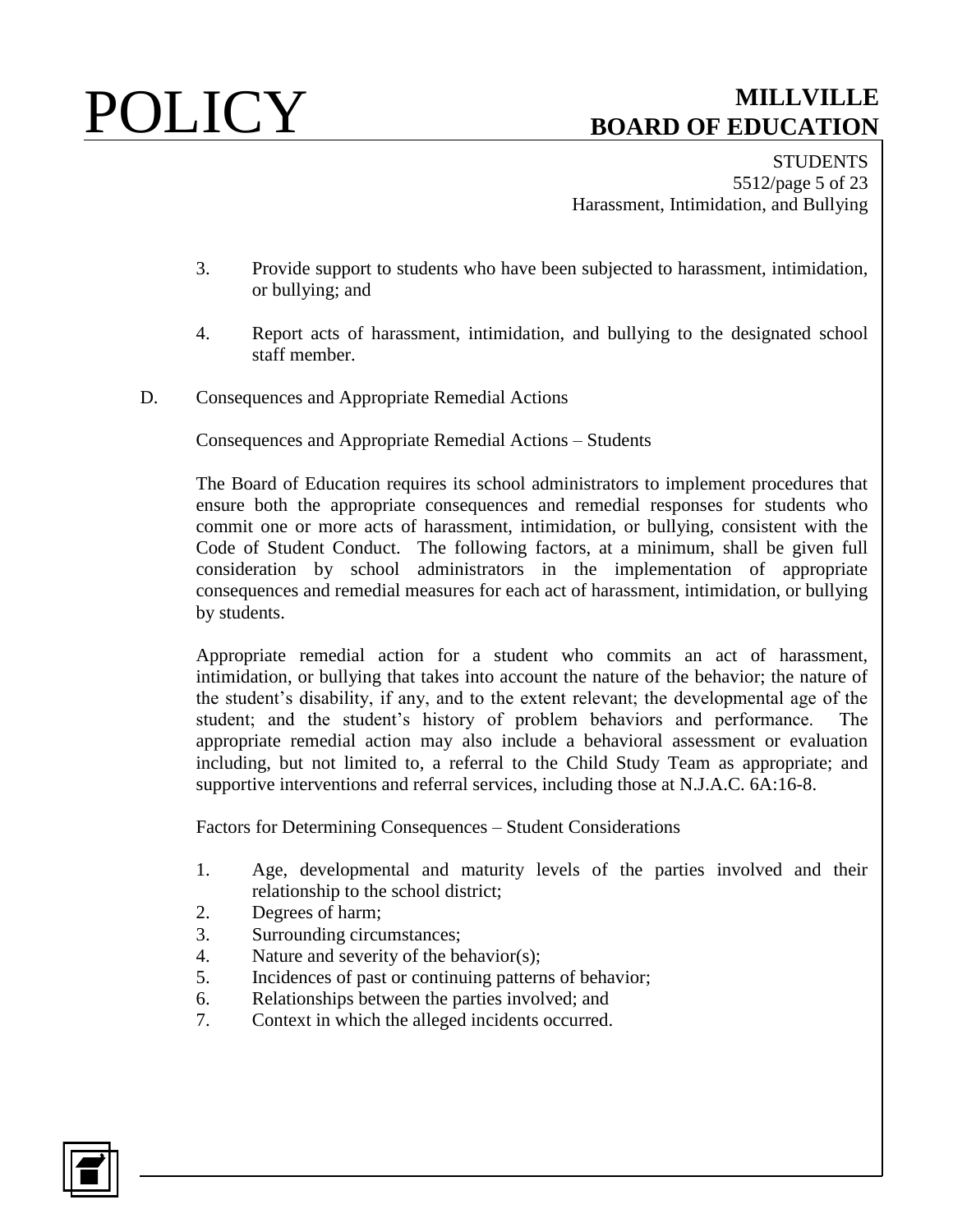**STUDENTS** 5512/page 6 of 23 Harassment, Intimidation, and Bullying

Factors for Determining Consequences – School Considerations

- 1. School culture, climate, and general staff management of the learning environment;
- 2. Social, emotional, and behavioral supports;
- 3. Student-staff relationships and staff behavior toward the student;
- 4. Family, community, and neighborhood situation; and
- 5. Alignment with Board policy and regulations/procedures.

Factors for Determining Remedial Measures

### Personal

- 1. Life skill deficiencies;
- 2. Social relationships;
- 3. Strengths;
- 4. Talents;
- 5. Interests;
- 6. Hobbies;
- 7. Extra-curricular activities;
- 8. Classroom participation;
- 9. Academic performance; and
- 10. Relationship to students and the school district.

### Environmental

- 1. School culture;
- 2. School climate;
- 3. Student-staff relationships and staff behavior toward the student;
- 4. General staff management of classrooms or other educational environments;
- 5. Staff ability to prevent and manage difficult or inflammatory situations;
- 6. Social-emotional and behavioral supports;
- 7. Social relationships;
- 8. Community activities;
- 9. Neighborhood situation; and
- 10. Family situation.

Consequences for a student who commits one or more acts of harassment, intimidation, or bullying may range from positive behavioral interventions up to and including

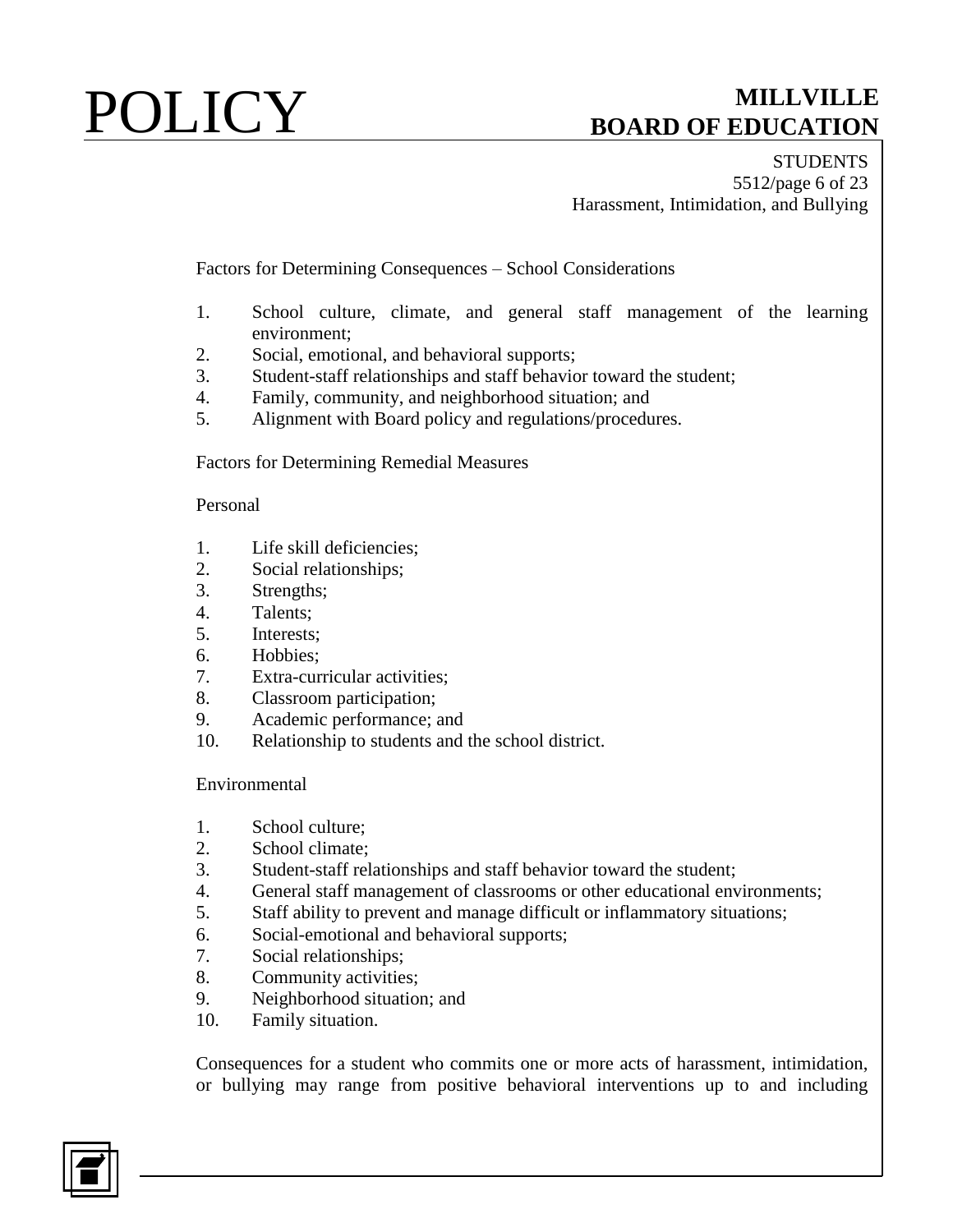**STUDENTS** 5512/page 7 of 23 Harassment, Intimidation, and Bullying

suspension or expulsion of students, as set forth in the Board's approved Code of Student Conduct pursuant to N.J.A.C. 6A:16-7.1. Consequences for a student who commits an act of harassment, intimidation, or bullying are those that are varied and graded according to the nature of the behavior; the nature of the student's disability, if any, and to the extent relevant; the developmental age of the student; and the student's history of problem behaviors and performance consistent with the Board's approved Code of Student Conduct and N.J.A.C. 6A:16-7, Student Conduct. The use of negative consequences should occur in conjunction with remediation and not be relied upon as the sole intervention approach.

Remedial measures shall be designed to correct the problem behavior, prevent another occurrence of the problem, protect and provide support for the victim of the act, and take corrective action for documented systemic problems related to harassment, intimidation, or bullying. The consequences and remedial measures may include, but are not limited to, the examples listed below:

Examples of Consequences

- 1. Admonishment;
- 2. Temporary removal from the classroom;
- 3. Deprivation of privileges;
- 4. Classroom or administrative detention;
- 5. Referral to disciplinarian;
- 6. In-school suspension;
- 7. Out-of-school suspension (short-term or long-term);
- 8. Reports to law enforcement or other legal action; or
- 9. Expulsion.

Examples of Remedial Measures

Personal – Student Exhibiting Bullying Behavior

- 1. Develop a behavioral contract with the student. Ensure the student has a voice in the outcome and can identify ways he or she can solve the problem and change behaviors;
- 2. Meet with parents to develop a family agreement to ensure the parent and the student understand school rules and expectations;
- 3. Explain the long-term negative consequences of harassment, intimidation, and bullying on all involved;

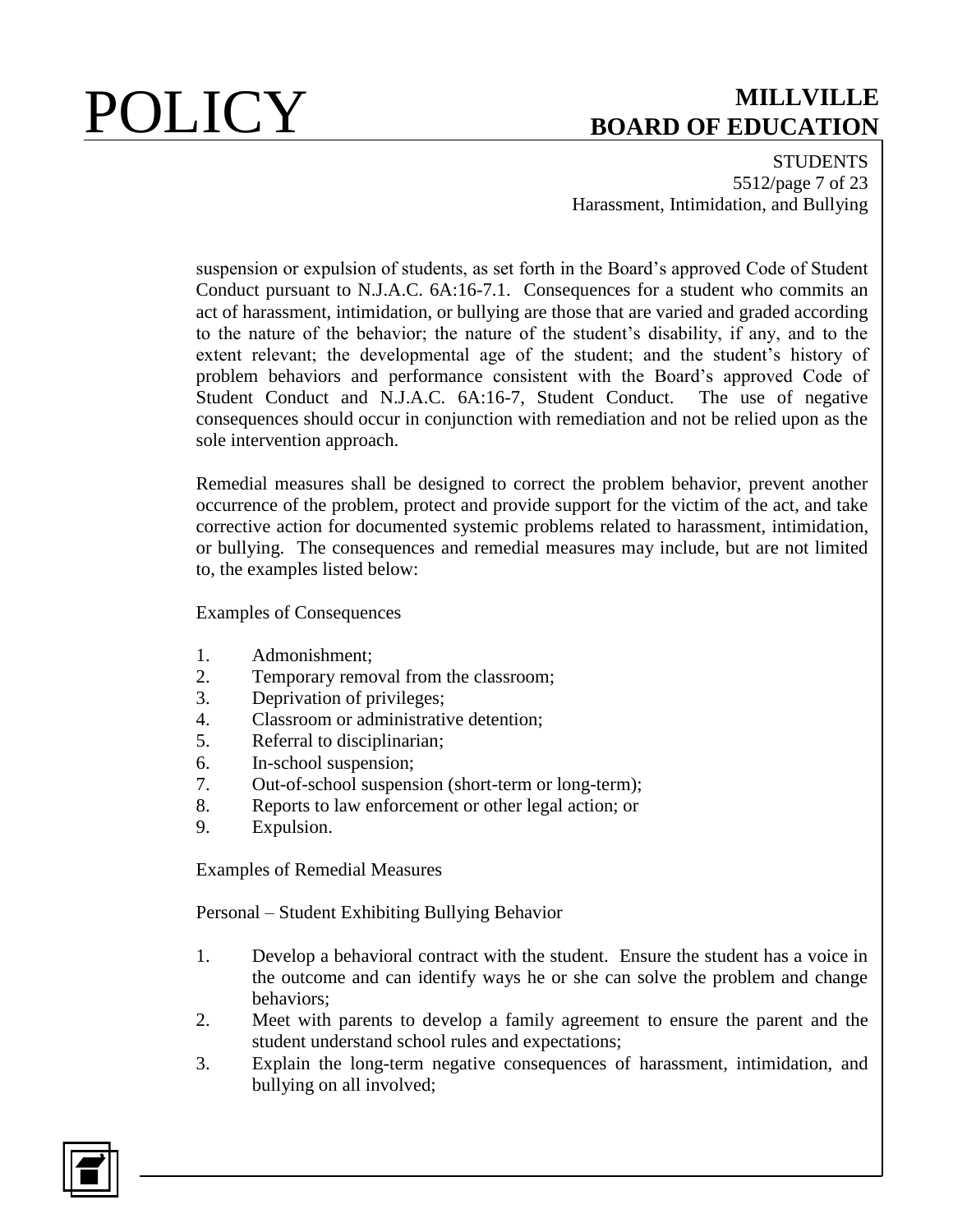**STUDENTS** 5512/page 8 of 23 Harassment, Intimidation, and Bullying

- 4. Ensure understanding of consequences, if harassment, intimidation, and bullying behavior continues;
- 5. Meet with school counselor, school social worker, or school psychologist to decipher mental health issues (e.g., what is happening and why?);
- 6. Develop a learning plan that includes consequences and skill building;
- 7. Consider wrap-around support services or after-school programs or services;
- 8. Provide social skill training, such as impulse control, anger management, developing empathy, and problem solving;
- 9. Arrange for an apology, preferably written;
- 10. Require a reflective essay to ensure the student understands the impact of his or her actions on others;
- 11. Have the student research and teach a lesson to the class about bullying, empathy, or a similar topic;
- 12. Arrange for restitution (i.e., compensation, reimbursement, amends, repayment), particularly when personal items were damaged or stolen;
- 13. Explore age-appropriate restorative (i.e., healing, curative, recuperative) practices; and
- 14. Schedule a follow-up conference with the student.

Personal – Target/Victim

- 1. Meet with a trusted staff member to explore the student's feelings about the incident;
- 2. Develop a plan to ensure the student's emotional and physical safety at school;
- 3. Have the student meet with the school counselor or school social worker to ensure he or she does not feel responsible for the bullying behavior;
- 4. Ask students to log behaviors in the future;
- 5. Help the student develop skills and strategies for resisting bullying; and
- 6. Schedule a follow-up conference with the student.

Parents, Family, and Community

- 1. Develop a family agreement;
- 2. Refer the family for family counseling; and
- 3. Offer parent education workshops related to bullying and social-emotional learning.

Examples of Remedial Measures – Environmental (Classroom, School Building, or School District)

- 1. Analysis of existing data to identify bullying issues and concerns;
- 2. Use of findings from school surveys (e.g., school climate surveys);

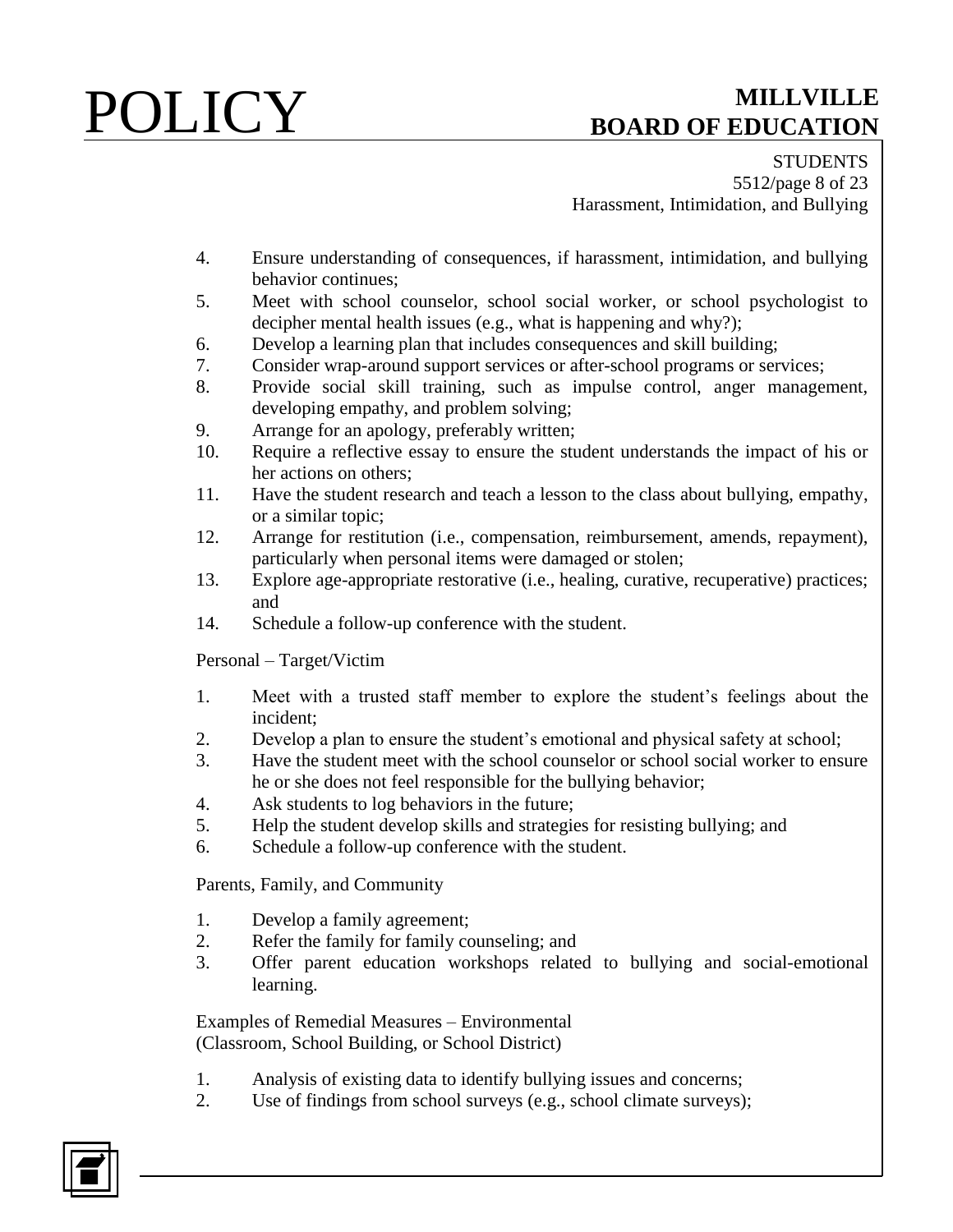**STUDENTS** 5512/page 9 of 23 Harassment, Intimidation, and Bullying

- 3. Focus groups;
- 4. Mailings postal and email;
- 5. Cable access television;
- 6. School culture change;
- 7. School climate improvement;
- 8. Increased supervision in "hot spots" (e.g., locker rooms, hallways, playgrounds, cafeterias, school perimeters, buses);
- 9. Adoption of evidence-based systemic bullying prevention practices and programs;
- 10. Training for all certificated and non-certificated staff to teach effective prevention and intervention skills and strategies;
- 11. Professional development plans for involved staff;
- 12. Participation of parents and other community members and organizations (e.g., Parent Teacher Associations, Parent Teacher Organizations) in the educational program and in problem-solving bullying issues;
- 13. Formation of professional learning communities to address bullying problems;
- 14. Small or large group presentations for fully addressing the actions and the school's response to the actions, in the context of the acceptable student and staff member behavior and the consequences of such actions;
- 15. School policy and procedure revisions;
- 16. Modifications of schedules;
- 17. Adjustments in hallway traffic;
- 18. Examination and adoption of educational practices for actively engaging students in the learning process and in bonding students to pro-social institutions and people;
- 19. Modifications in student routes or patterns traveling to and from school;
- 20. Supervision of student victims before and after school, including school transportation;
- 21. Targeted use of monitors (e.g., hallway, cafeteria, locker room, playground, school perimeter, bus);
- 22. Targeted use of teacher aides;
- 23. Disciplinary action, including dismissal, for school staff who contributed to the problem;
- 24. Supportive institutional interventions, including participation in the Intervention and Referral Services Team, pursuant to N.J.A.C. 6A:16-8;
- 25. Parent conferences;
- 26. Family counseling;
- 27. Development of a general harassment, intimidation, and bullying response plan;
- 28. Behavioral expectations communicated to students and parents;
- 29. Participation of the entire student body in problem-solving harassment, intimidation, and bullying issues;

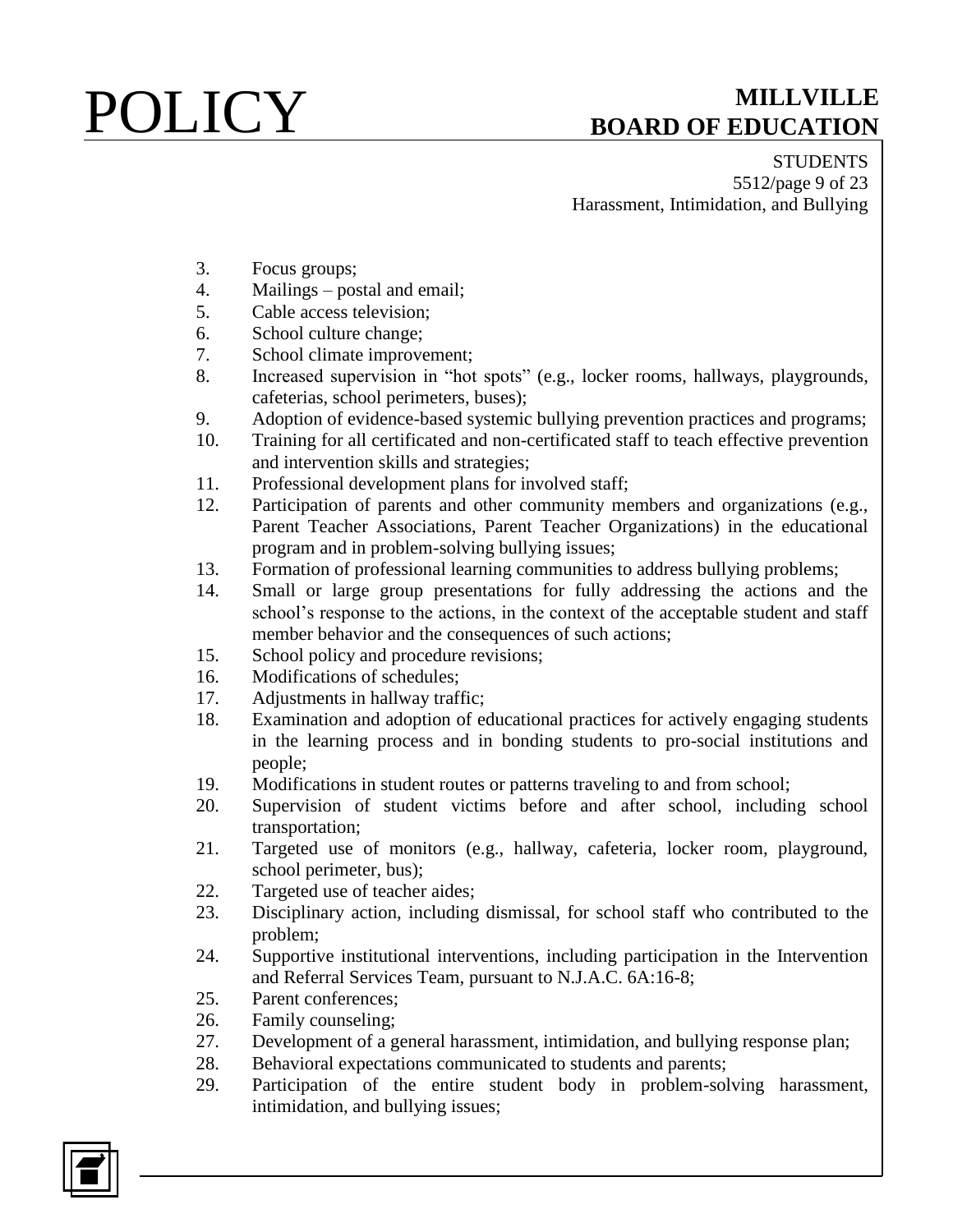**STUDENTS** 5512/page 10 of 23 Harassment, Intimidation, and Bullying

- 30. Recommendations of a student behavior or ethics council;
- 31. Participation in peer support groups;
- 32. School transfers; and
- 33. Involvement of law enforcement officers, including school resource officers and juvenile officers or other appropriate legal action.

Consequences and Appropriate Remedial Actions – Adults

The district will also impose appropriate consequences and remedial actions to an adult who commits an act of harassment, intimidation, or bullying of a student. The consequences may include, but not be limited to: verbal or written reprimand, increment withholding, legal action, disciplinary action, termination, and/or bans from providing services, participating in school district-sponsored programs, or being in school buildings or on school grounds. Remedial measures may include, but not be limited to: in or outof-school counseling, professional development programs, and work environment modifications.

### Target/Victim Support

Districts should identify a range of strategies and resources that will be available to individual victims of harassment, intimidation, and bullying, and respond in a manner that provides relief to victims and does not stigmatize victims or further their sense of persecution. The type, diversity, location, and degree of support are directly related to the student's perception of safety.

Sufficient safety measures should be undertaken to ensure the victims' physical and social-emotional well-being and their ability to learn in a safe, supportive, and civil educational environment.

Examples of support for student victims of harassment, intimidation, and bullying include:

- 1. Teacher aides;
- 2. Hallway and playground monitors;
- 3. Partnering with a school leader;
- 4. Provision of an adult mentor;
- 5. Assignment of an adult "shadow" to help protect the student;
- 6. Seating changes;
- 7. Schedule changes;
- 8. School transfers;

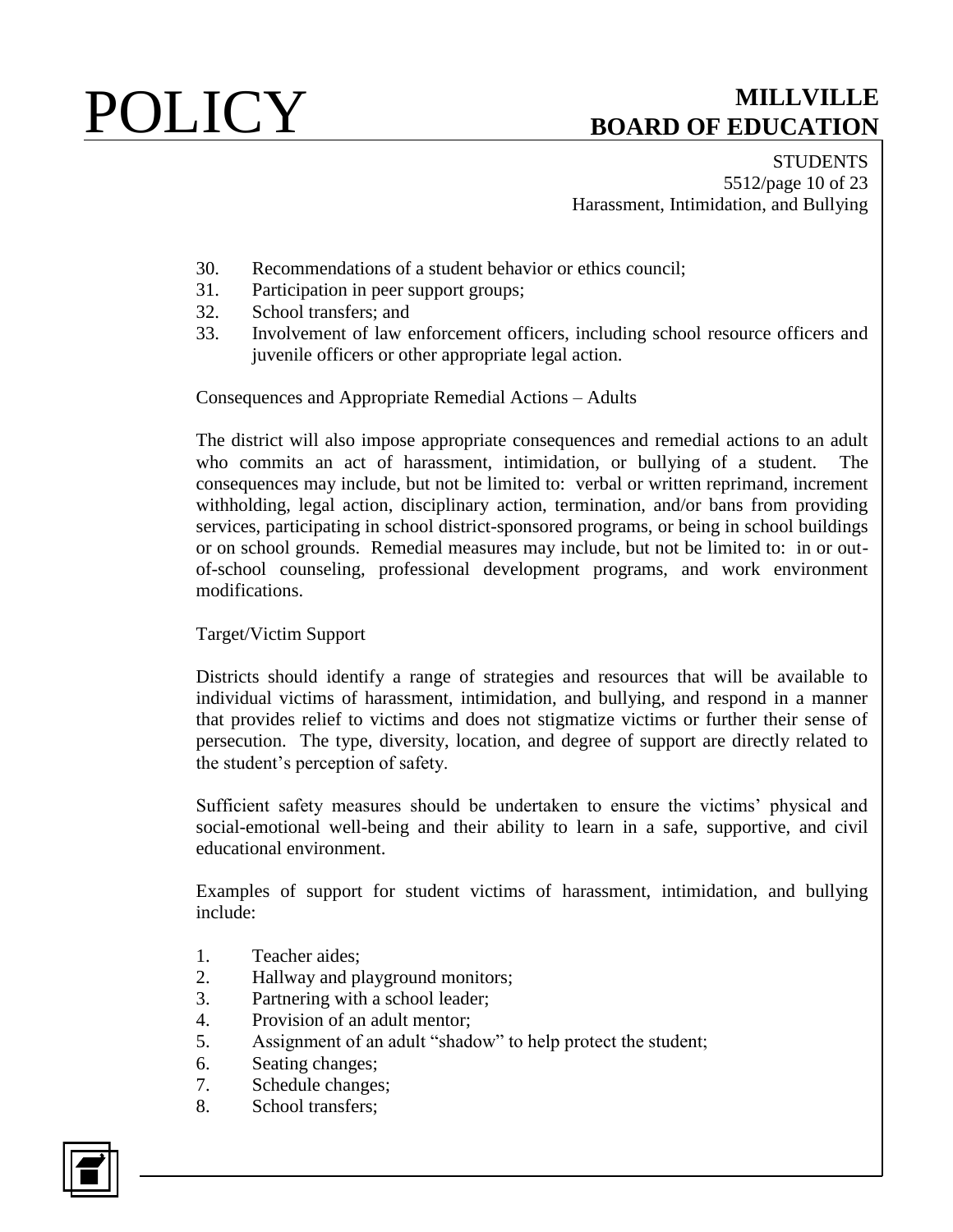**STUDENTS** 5512/page 11 of 23 Harassment, Intimidation, and Bullying

- 9. Before- and after-school supervision;
- 10. School transportation supervision;
- 11. Counseling; and
- 12. Treatment or therapy.

### E. Harassment, Intimidation, and Bullying Reporting Procedure

The Board of Education requires the Principal at each school to be responsible for receiving complaints alleging violations of this Policy. All Board members, school employees, and volunteers and contracted service providers who have contact with students are required to verbally report alleged violations of this Policy to the Principal or the Principal's designee on the same day when the individual witnessed or received reliable information regarding any such incident. All Board members, school employees, and volunteers and contracted service providers who have contact with students, also shall submit a report in writing to the Principal within two school days of the verbal report.

The Principal or designee will inform the parents of all students involved in alleged incidents, and, as appropriate, may discuss the availability of counseling and other intervention services. The Principal or designee shall take into account the circumstances of the incident when providing notification to parents of all students involved in the reported harassment, intimidation, or bullying incident and when conveying the nature of the incident, including the actual or perceived protected category motivating the alleged offense. The Principal, upon receiving a verbal or written report, may take interim measures to ensure the safety, health, and welfare of all parties pending the findings of the investigation.

Students, parents, and visitors are encouraged to report alleged violations of this Policy to the Principal on the same day when the individual witnessed or received reliable information regarding any such incident.

A person may report, verbally or in writing, an act of harassment, intimidation, or bullying committed by an adult or youth against a student anonymously. The Board will not take formal disciplinary action based solely on the anonymous report.

A Board member or school employee who promptly reports an incident of harassment, intimidation, or bullying and who makes this report in compliance with the procedures set forth in this Policy, is immune from a cause of action for damages arising from any failure to remedy the reported incident.

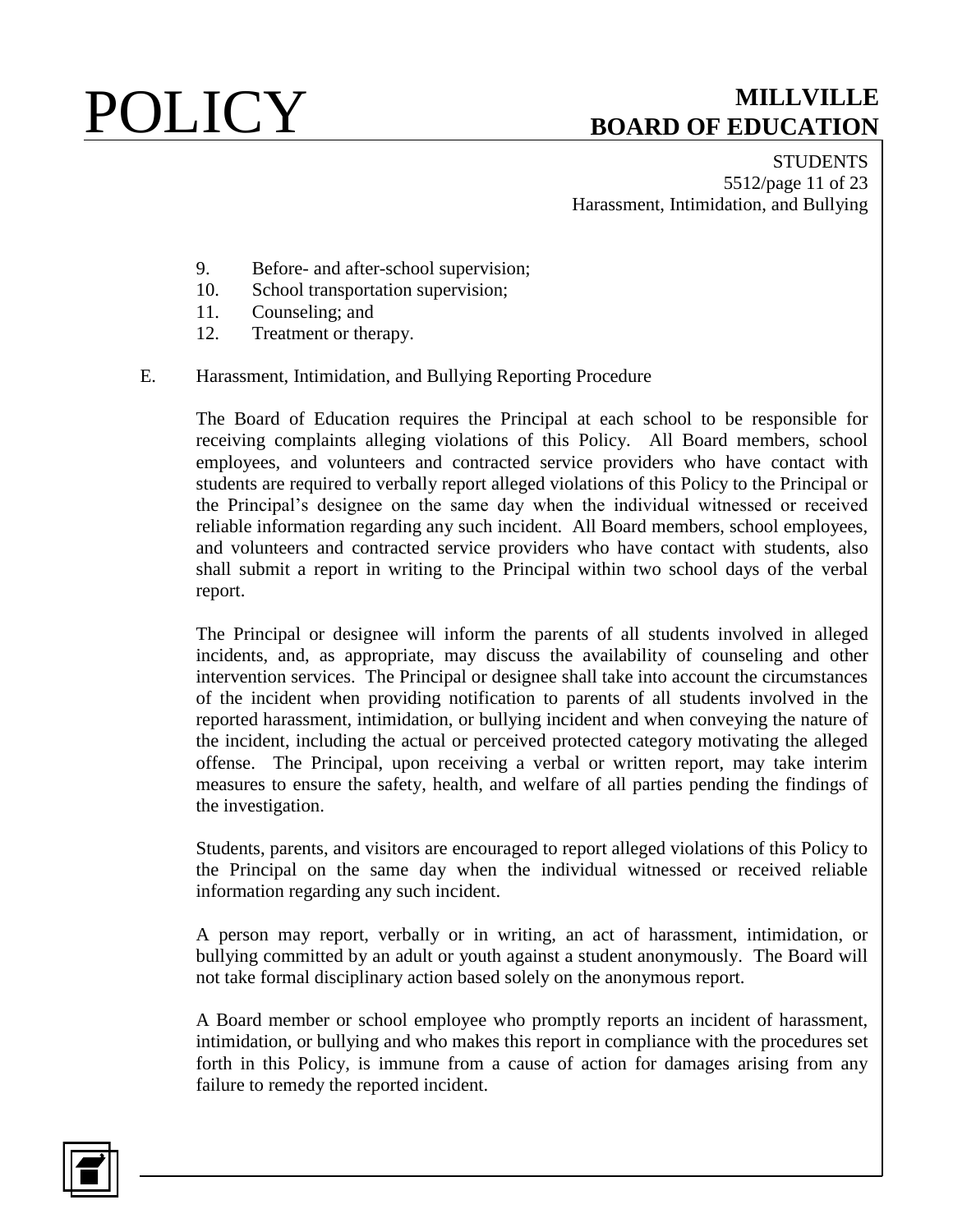**STUDENTS** 5512/page 12 of 23 Harassment, Intimidation, and Bullying

In accordance with the provisions of N.J.S.A. 18A:37-18, the harassment, intimidation, and bullying law does not prevent a victim from seeking redress under any other available law, either civil or criminal, nor does it create or alter any tort liability.

The district may consider every mechanism available to simplify reporting, including standard reporting forms and/or web-based reporting mechanisms. For anonymous reporting, the district may consider locked boxes located in areas of a school where reports can be submitted without fear of being observed.

A school administrator who receives a report of harassment, intimidation, and bullying from a district employee, and fails to initiate or conduct an investigation, or who should have known of an incident of harassment, intimidation, or bullying and fails to take sufficient action to minimize or eliminate the harassment, intimidation, or bullying, may be subject to disciplinary action.

- F. Anti-Bullying Coordinator, Anti-Bullying Specialist, and School Safety/School Climate Team(s)
	- 1. The Superintendent shall appoint a district Anti-Bullying Coordinator. The Superintendent shall make every effort to appoint an employee of the school district to this position.

The district Anti-Bullying Coordinator shall:

- a. Be responsible for coordinating and strengthening the school district's policies to prevent, identify, and address harassment, intimidation, or bullying of students;
- b. Collaborate with school Anti-Bullying Specialists in the district, the Board of Education, and the Superintendent to prevent, identify, and respond to harassment, intimidation, or bullying of students in the district;
- c. Provide data, in collaboration with the Superintendent, to the Department of Education regarding harassment, intimidation, or bullying of students;
- d. Execute such other duties related to school harassment, intimidation, or bullying as requested by the Superintendent; and
- e. Meet at least twice a school year with the school Anti-Bullying Specialist(s) to discuss and strengthen procedures and policies to prevent, identify, and address harassment, intimidation, and bullying in the district.

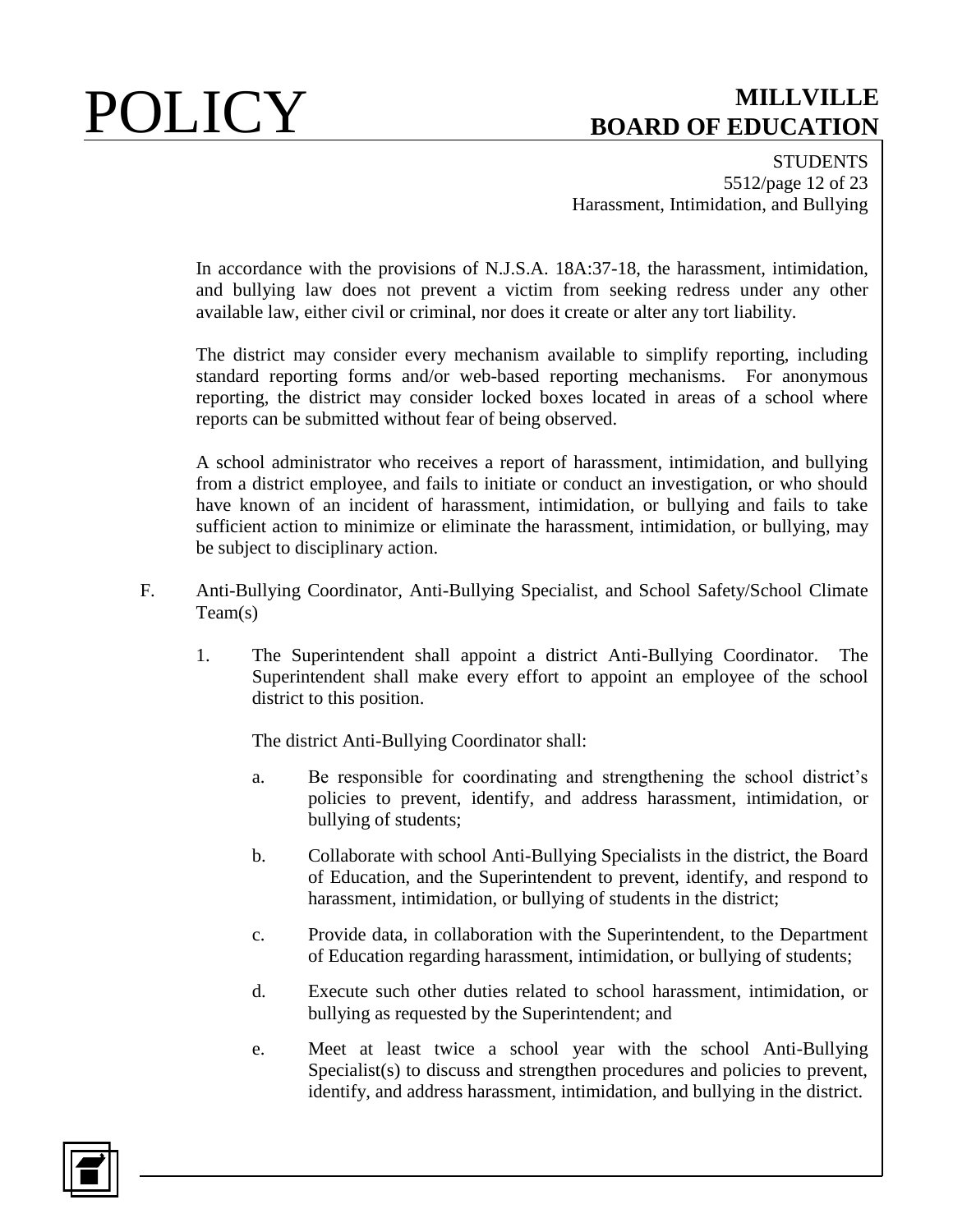**STUDENTS** 5512/page 13 of 23 Harassment, Intimidation, and Bullying

2. The Principal in each school shall appoint a school Anti-Bullying Specialist. The Anti-Bullying Specialist shall be a guidance counselor, school psychologist, or other certified staff member trained to be the Anti-Bullying Specialist from among the currently employed staff in the school.

The school Anti-Bullying Specialist shall:

- a. Chair the School Safety/School Climate Team as provided in N.J.S.A. 18A:37-21;
- b. Lead the investigation of incidents of harassment, intimidation, or bullying in the school; and
- c. Act as the primary school official responsible for preventing, identifying, and addressing incidents of harassment, intimidation, or bullying in the school.
- 3. A School Safety/School Climate Team shall be formed in each school in the district to develop, foster, and maintain a positive school climate by focusing on the on-going systemic operational procedures and educational practices in the school, and to address issues such as harassment, intimidation, or bullying that affect school climate and culture. Each School Safety/School Climate Team shall meet, at a minimum, two times per school year. The School Safety/School Climate Team shall consist of the Principal or the Principal's designee who, if possible, shall be a senior administrator in the school and the following appointees of the Principal: a teacher in the school; a school Anti-Bullying Specialist; a parent of a student in the school; and other members to be determined by the Principal. The school Anti-Bullying Specialist shall serve as the chair of the School Safety/School Climate Team.

The School Safety/School Climate Team shall:

- a. Receive records of all complaints of harassment, intimidation, or bullying of students that have been reported to the Principal;
- b. Receive copies of all reports prepared after an investigation of an incident of harassment, intimidation, or bullying;
- c. Identify and address patterns of harassment, intimidation, or bullying of students in the school;

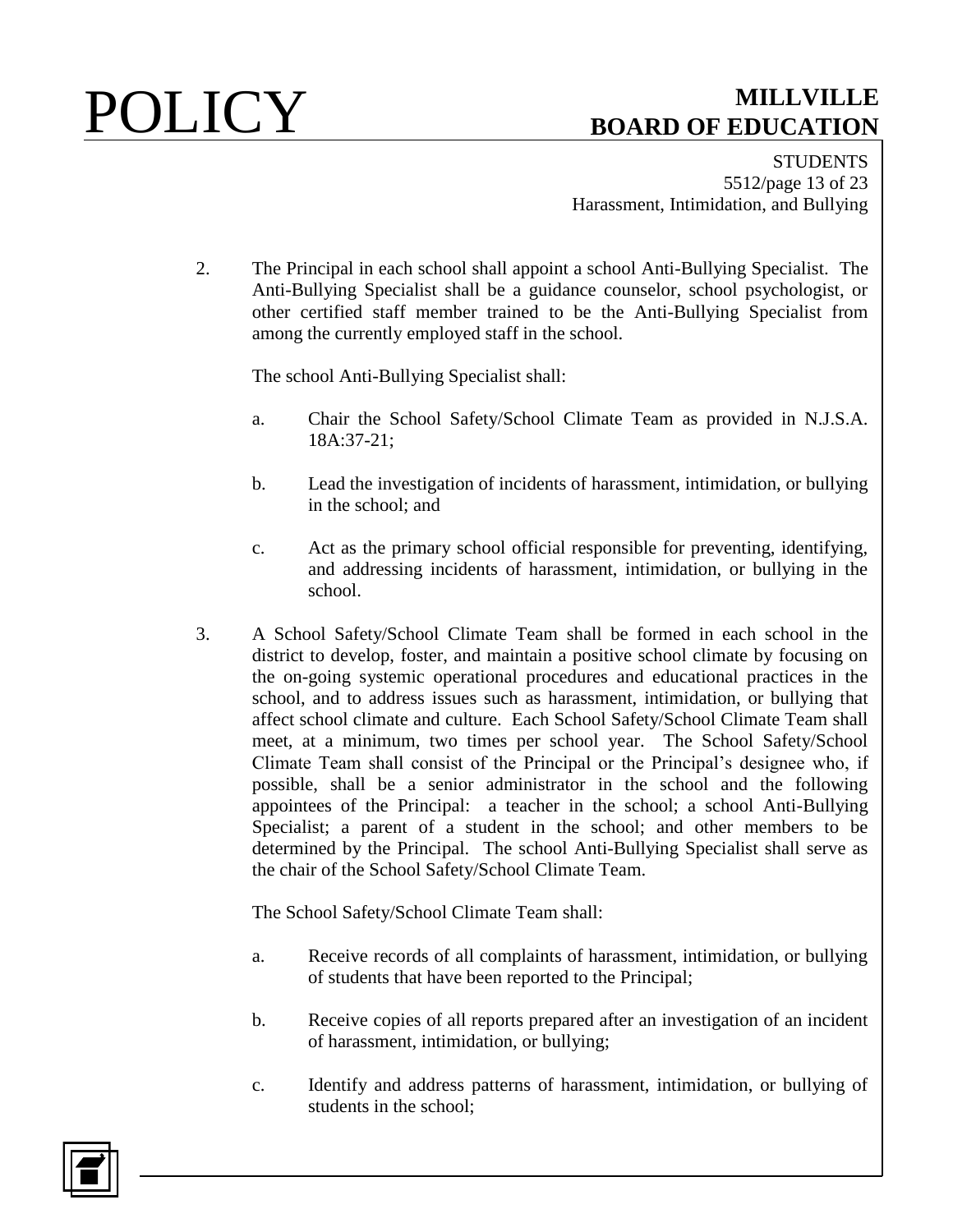**STUDENTS** 5512/page 14 of 23 Harassment, Intimidation, and Bullying

- d. Review and strengthen school climate and the policies of the school in order to prevent and address harassment, intimidation, or bullying of students;
- e. Educate the community, including students, teachers, administrative staff, and parents, to prevent and address harassment, intimidation, or bullying of students;
- f. Participate in the training required pursuant to the provisions of N.J.S.A. 18A:37-13 et seq. and other training which the Principal or the district Anti-Bullying Coordinator may request. The School Safety/School Climate Team shall be provided professional development opportunities that may address effective practices of successful school climate programs or approaches; and
- g. Execute such other duties related to harassment, intimidation, or bullying as requested by the Principal or district Anti-Bullying Coordinator.

Notwithstanding any provision of N.J.S.A. 18A:37-21 to the contrary, a parent who is a member of the School Safety/School Climate Team shall not participate in the activities of the team set forth in 3. a., b., or c. above or any other activities of the team which may compromise the confidentiality of a student, consistent with, at a minimum, the requirements of the Family Educational Rights and Privacy Act (20 U.S.C. Section 1232 and 34 CFR Part 99), N.J.A.C. 6A:32-7, Student Records and N.J.A.C. 6A:14-2.9, Student Records.

G. Harassment, Intimidation, and Bullying Investigation

The Board requires a thorough and complete investigation to be conducted for each report of violations and complaints which either identify harassment, intimidation, or bullying or describe behaviors that indicate harassment, intimidation, or bullying.

However, prior to initiating the investigation, the Principal or designee, in consultation with the Anti-Bullying Specialist, may make a preliminary determination as to whether the reported incident or complaint, assuming all facts presented are true, is a report within the scope of the definition of harassment, intimidation, and bullying under the Anti-Bullying Bill of Rights Act, N.J.S.A. 18A:37-14. The Superintendent or designee may sign-off on the preliminary determination.

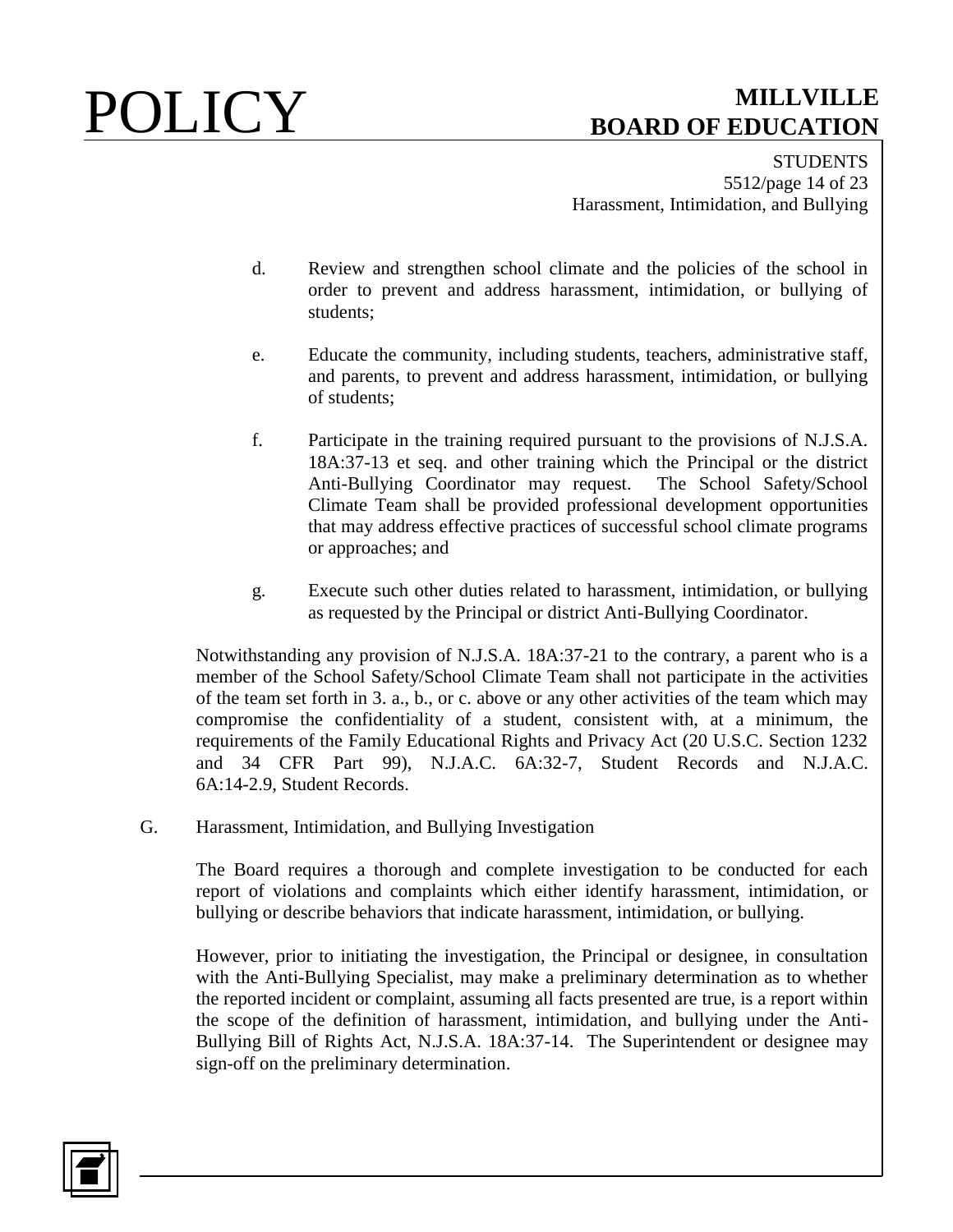**STUDENTS** 5512/page 15 of 23 Harassment, Intimidation, and Bullying

The Principal or designee, upon making a preliminary determination the incident or complaint is not within the scope of the definition of harassment, intimidation, and bullying, shall inform the parents of the parties involved, who may appeal the preliminary determination to the Board of Education and thereafter to the Commissioner of Education in accordance with N.J.A.C. 6A:3.

A Board hearing shall be held within ten business days of receipt of the request for a Board hearing. If the preliminary determination, upon review of the facts presented in the reported incident or complaint, is to continue with the harassment, intimidation, and bullying investigation, the investigation shall be completed in accordance with N.J.S.A. 18A:37-15.b.(6) and this Policy.

The investigation shall be initiated by the Principal or the Principal's designee within one school day of the verbal report of the incident. The investigation shall be conducted by the school Anti-Bullying Specialist in coordination with the Principal. The Principal may appoint additional personnel who are not school Anti-Bullying Specialists to assist with the investigation. Investigations or complaints concerning adult conduct shall not be investigated by a member of the same bargaining unit as the individual who is the subject of the investigation. An investigation concerning a staff member shall not be conducted by a staff member who is supervised by the staff member being investigated or who is an administrator in the district. The Principal or designee, in consultation with the Superintendent or designee, will appoint a staff member to complete these investigations.

The investigation shall be completed and the written findings submitted to the Principal as soon as possible, but not later than ten school days from the date of the written report of the incident. Should information regarding the reported incident and the investigation be received after the end of the ten-day period, the school Anti-Bullying Specialist shall amend the original report of the results of the investigation to ensure there is an accurate and current record of the facts and activities concerning the reported incident.

The Principal shall proceed in accordance with the Code of Student Conduct, as appropriate, based on the investigation findings. The Principal shall submit the report to the Superintendent within two school days of the completion of the investigation and in accordance with the Administrative Procedures Act (N.J.S.A. 52:14B-1 et seq.). As appropriate to the findings from the investigation, the Superintendent shall ensure the Code of Student Conduct has been implemented and may decide to provide intervention services, order counseling, establish training programs to reduce harassment, intimidation, or bullying and enhance school climate, impose discipline, or take or recommend other appropriate action, as necessary.

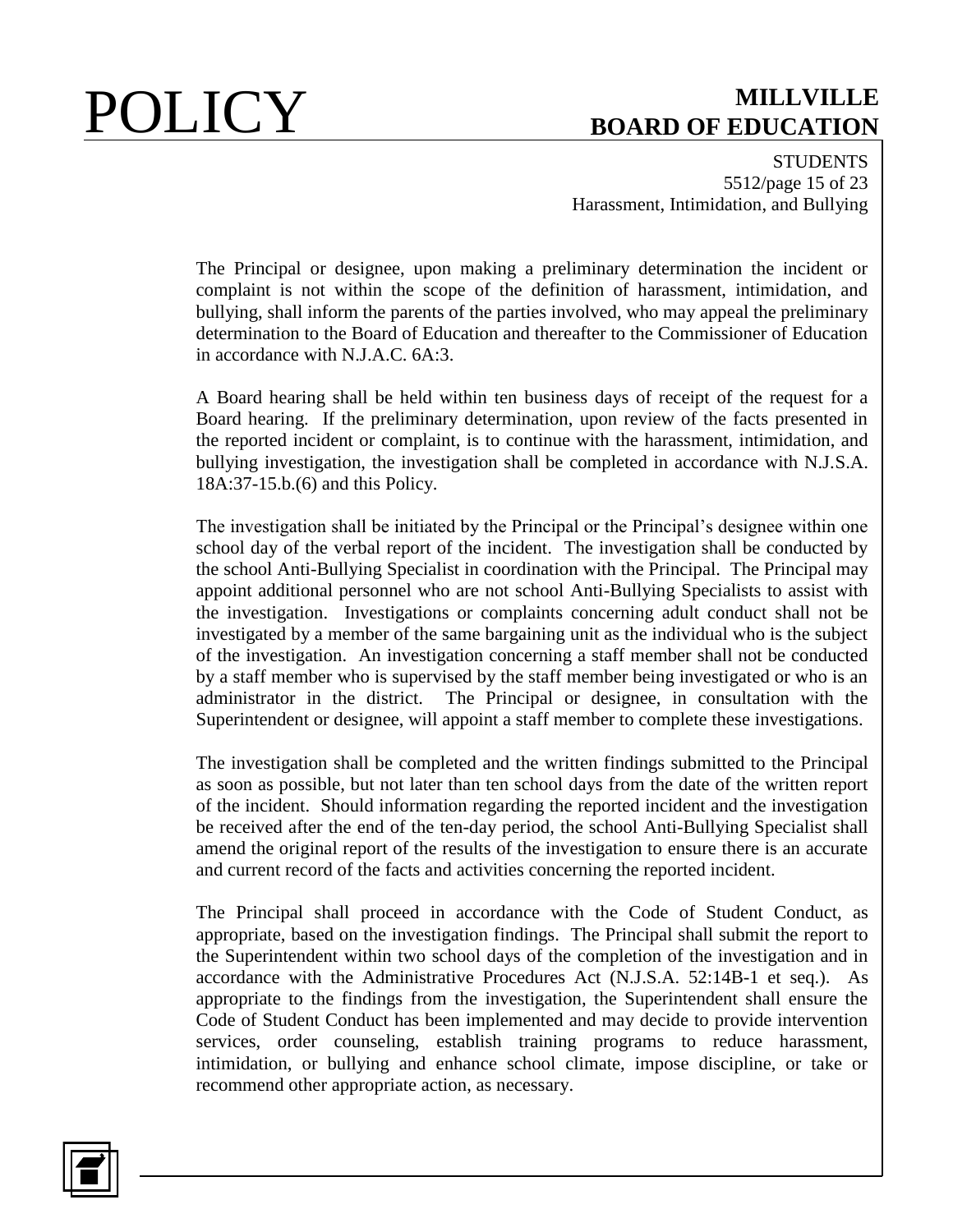**STUDENTS** 5512/page 16 of 23 Harassment, Intimidation, and Bullying

The Superintendent shall report the results of each investigation to the Board of Education no later than the date of the regularly scheduled Board of Education meeting following the completion of the investigation. The Superintendent's report shall include information on any consequences imposed under the Code of Student Conduct, any services provided, training established, or other action taken or recommended by the Superintendent.

Parents of involved student offenders and targets/victims shall be provided with information about the investigation, in accordance with Federal and State law and regulation. The information to be provided to parents shall include the nature of the investigation, whether the district found evidence of harassment, intimidation, or bullying, and whether consequences were imposed or services provided to address the incident of harassment, intimidation, or bullying. This information shall be provided in writing within five school days after the results of the investigation are reported to the Board of Education.

A parent may request a hearing before the Board of Education after receiving the written information about the investigation. Any request for such a hearing shall be filed with the Board Secretary no later than sixty calendar days after the written information is provided to the parents. The hearing shall be held within ten business days of the request. The Board of Education shall conduct the hearing in executive session, pursuant to the Open Public Meetings Act (N.J.S.A. 10:4-1 et seq.), to protect the confidentiality of the students. At the hearing, the Board may hear testimony from and consider information provided by the school Anti-Bullying Specialist and others, as appropriate, regarding the incident, the findings from the investigation of the incident, recommendations for consequences or services, and any programs instituted to reduce such incidents, prior to rendering a determination.

At the regularly scheduled Board of Education meeting following its receipt of the Superintendent's report on the results of the investigations to the Board or following a hearing in executive session, the Board shall issue a decision, in writing, to affirm, reject, or modify the Superintendent's decision. The Board's decision may be appealed to the Commissioner of Education, in accordance with N.J.A.C. 6A:3, Controversies and Disputes, no later than ninety days after issuance of the Board of Education's decision.

A parent, student, or organization may file a complaint with the Division on Civil Rights within one hundred eighty days of the occurrence of any incident of harassment, intimidation, or bullying based on membership in a protected group as enumerated in the "Law Against Discrimination," P.L.1945, c.169 (C.10:5-1 et seq.).

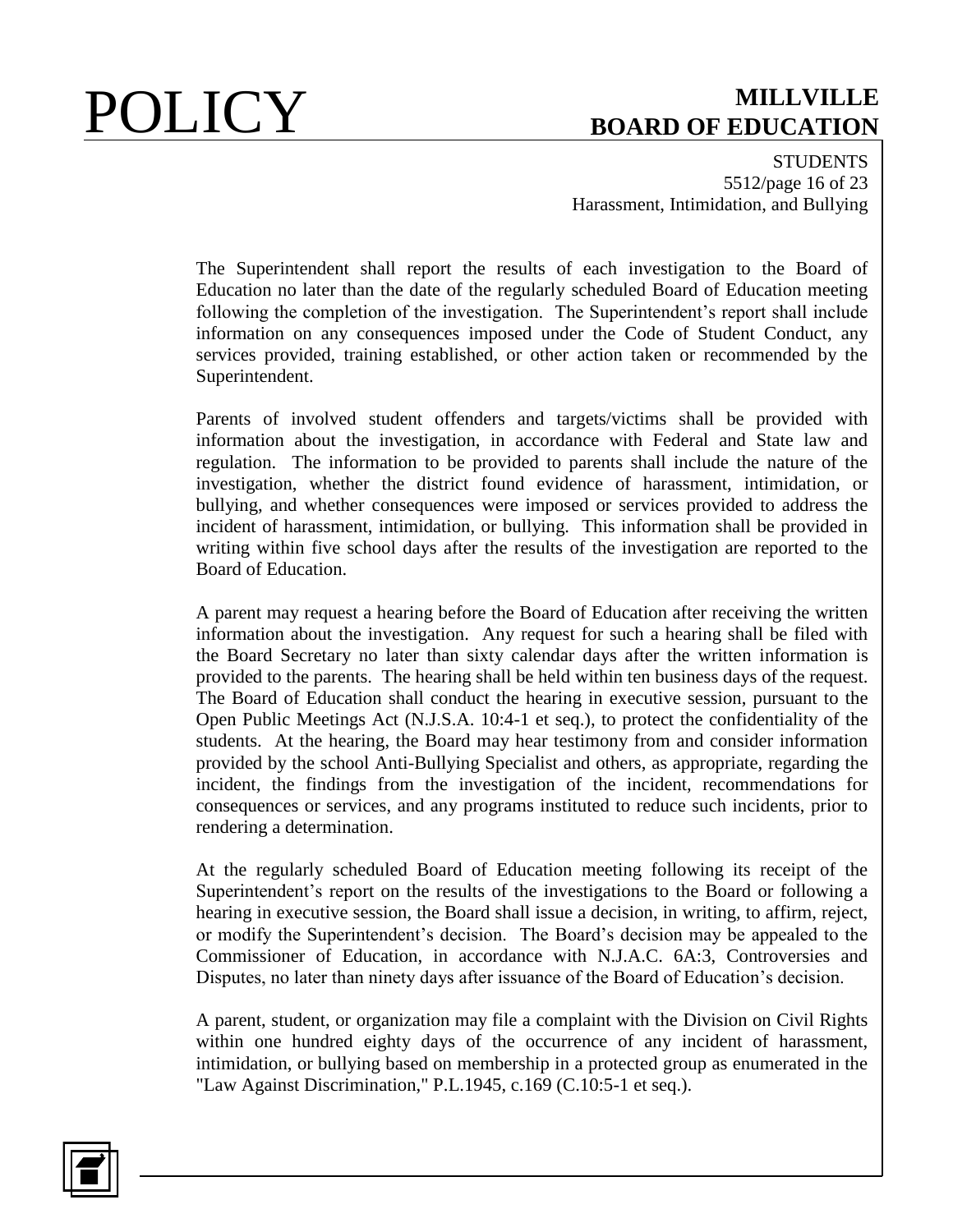**STUDENTS** 5512/page 17 of 23 Harassment, Intimidation, and Bullying

H. Range of Responses to an Incident of Harassment, Intimidation, or Bullying

The Board shall establish a range of responses to harassment, intimidation, and bullying incidents and the Principal and the Anti-Bullying Specialist shall appropriately apply these responses once an incident of harassment, intimidation, or bullying is confirmed. The Superintendent shall respond to confirmed harassment, intimidation, and bullying, according to the parameters described in this Policy. The range of ways in which school staff will respond shall include an appropriate combination of counseling, support services, intervention services, and other programs. The Board recognizes that some acts of harassment, intimidation, or bullying may be isolated incidents requiring the school officials respond appropriately to the individual(s) committing the acts. Other acts may be so serious or parts of a larger pattern of harassment, intimidation, or bullying that they require a response either at the classroom, school building, or school district level or by law enforcement officials.

For every incident of harassment, intimidation, or bullying, the school officials must respond appropriately to the individual who committed the act. The range of responses to confirmed harassment, intimidation, or bullying acts should include individual, classroom, school, or district responses, as appropriate to the findings from each incident. Examples of responses that apply to each of these categories are provided below:

- 1. Individual responses can include consistent and appropriate positive behavioral interventions (e.g., peer mentoring, short-term counseling, life skills groups) intended to remediate the problem behaviors.
- 2. Classroom responses can include class discussions about an incident of harassment, intimidation, or bullying, role plays (when implemented with sensitivity to a student's situation or involvement with harassment, intimidation, and bullying), research projects, observing and discussing audio-visual materials on these subjects, and skill-building lessons in courtesy, tolerance, assertiveness, and conflict management.
- 3. School responses can include theme days, learning station programs, "acts of kindness" programs or awards, use of student survey data to plan prevention and intervention programs and activities, social norms campaigns, posters, public service announcements, "natural helper" or peer leadership programs, "upstander" programs, parent programs, the dissemination of information to students and parents explaining acceptable uses of electronic and wireless communication devices, and harassment, intimidation, and bullying prevention curricula or campaigns.

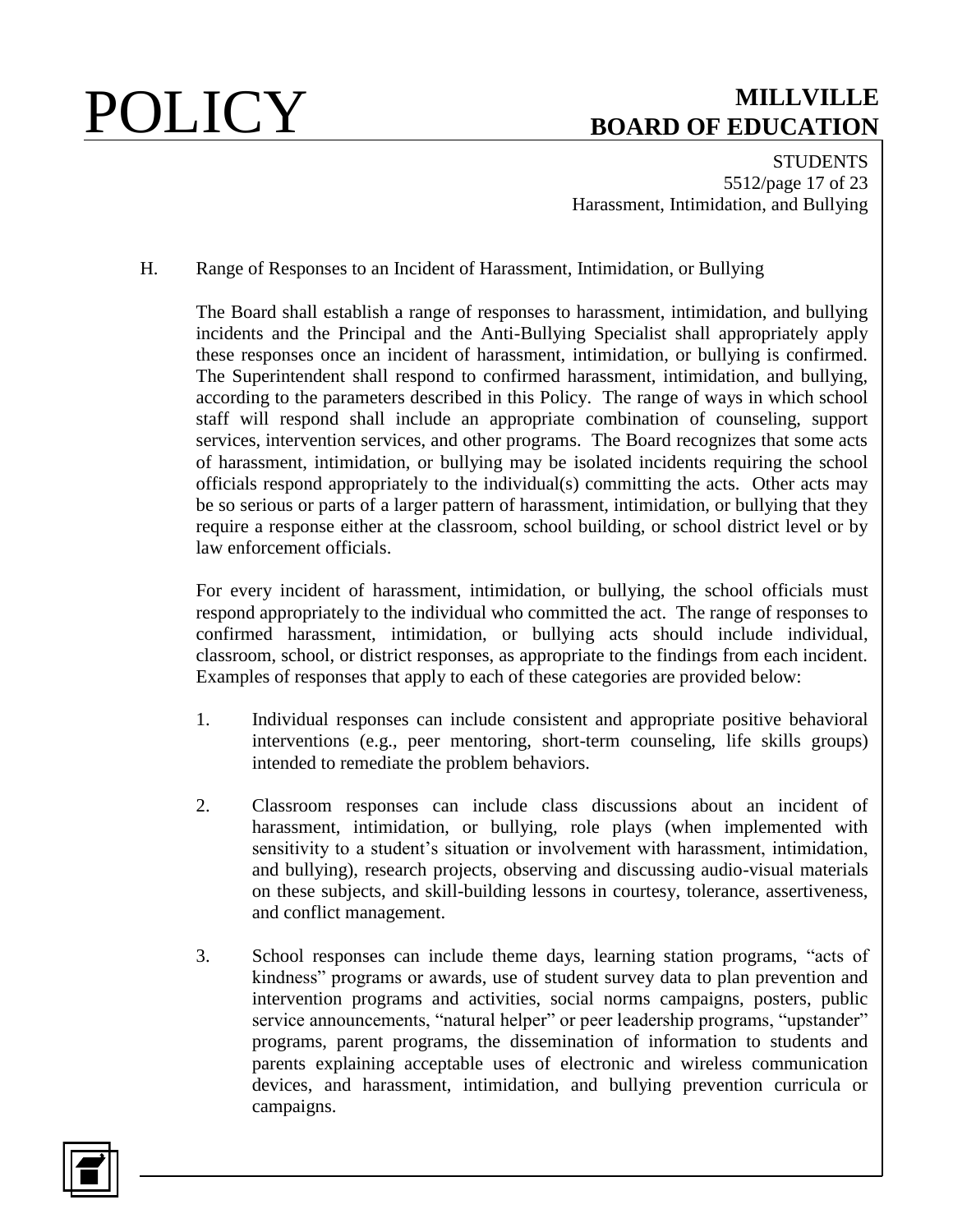**STUDENTS** 5512/page 18 of 23 Harassment, Intimidation, and Bullying

- 4. District-wide responses can comprise of adoption of school-wide programs, including enhancing the school climate, involving the community in policy review and development, providing professional development coordinating with community-based organizations (e.g., mental health, health services, health facilities, law enforcement, faith-based organizations), launching harassment, intimidation, and bullying prevention campaigns.
- I. Reprisal or Retaliation Prohibited

The Board prohibits a Board member, school employee, contracted service provider who has contact with students, school volunteer, or student from engaging in reprisal, retaliation, or false accusation against a victim, witness, or one with reliable information, or any other person who has reliable information about an act of harassment, intimidation, or bullying or who reports an act of harassment, intimidation, or bullying. The consequence and appropriate remedial action for a person who engages in reprisal or retaliation shall be determined by the administrator after consideration of the nature, severity, and circumstances of the act, in accordance with case law, Federal and State statutes and regulations, and district policies and procedures. All suspected acts of reprisal or retaliation will be taken seriously and appropriate responses will be made in accordance with the totality of the circumstances.

Examples of consequences and remedial measures for students who engage in reprisal or retaliation are listed and described in the Consequences and Appropriate Remedial Actions section of this Policy.

Examples of consequences for a school employee or a contracted service provider who has contact with students who engage in reprisal or retaliation may include, but not be limited to: verbal or written reprimand, increment withholding, legal action, disciplinary action, termination, and/or bans from providing services, participating in school districtsponsored programs, or being in school buildings or on school grounds. Remedial measures may include, but not be limited to: in or out-of-school counseling, professional development programs, and work environment modifications.

Examples of consequences for a Board member who engages in reprisal or retaliation may include, but not be limited to: reprimand, legal action, and other action authorized by statute or administrative code. Remedial measures may include, but not be limited to: counseling and professional development.

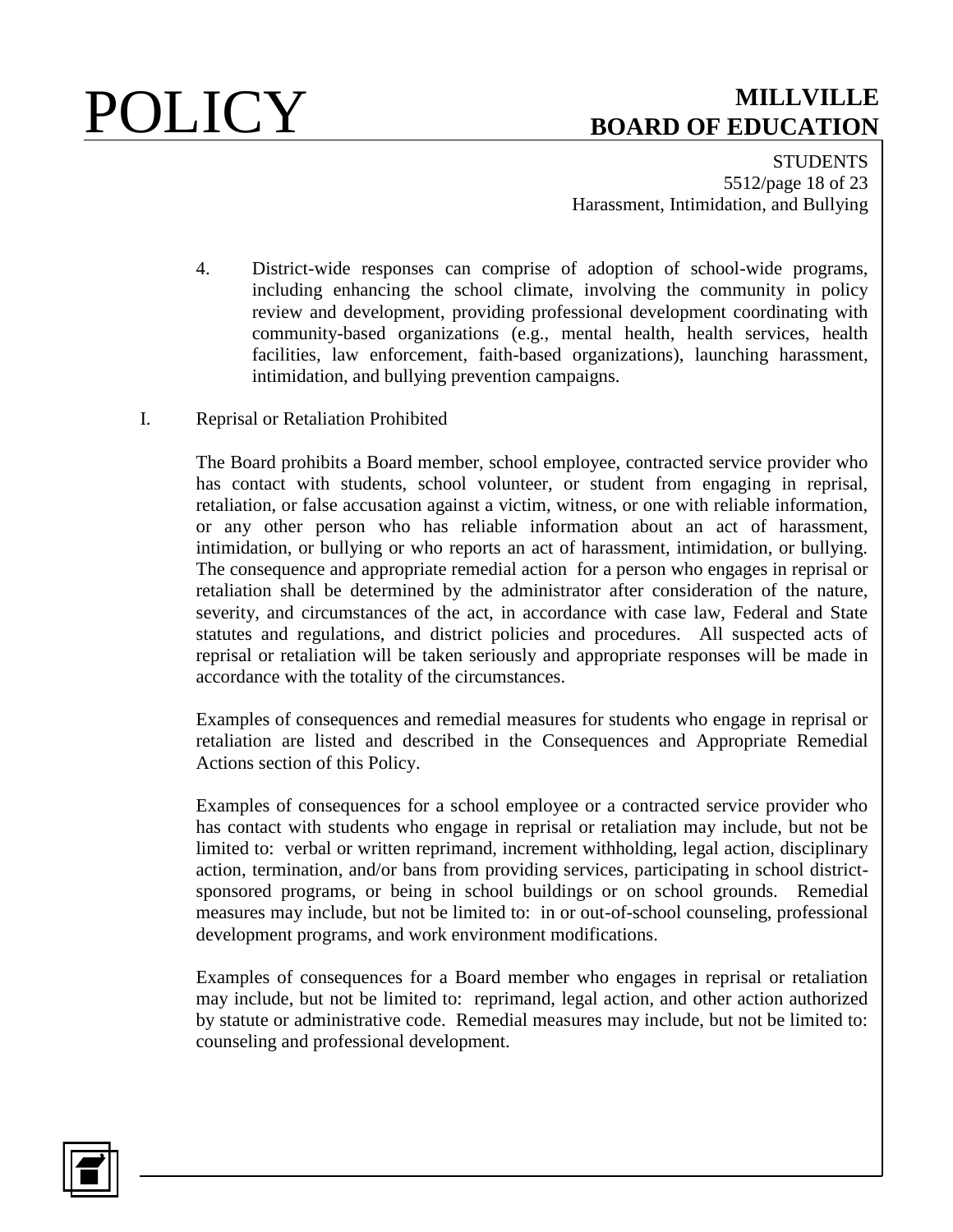**STUDENTS** 5512/page 19 of 23 Harassment, Intimidation, and Bullying

J. Consequences and Appropriate Remedial Action for False Accusation

The Board prohibits any person from falsely accusing another as a means of retaliation or as a means of harassment, intimidation, or bullying.

- 1. Students Consequences and appropriate remedial action for a student found to have falsely accused another as a means of harassment, intimidation, or bullying or as a means of retaliation may range from positive behavioral interventions up to and including suspension or expulsion, as permitted under N.J.S.A. 18A:37-1 et seq., Discipline of Students and as set forth in N.J.A.C. 6A:16-7.2, Short-term Suspensions, N.J.A.C. 6A:16-7, Long-term Suspensions and N.J.A.C. 6A:16-7.5, Expulsions and those listed and described in the Consequences and Appropriate Remedial Actions section of this Policy.
- 2. School Employees Consequences and appropriate remedial action for a school employee or contracted service provider who has contact with students found to have falsely accused another as a means of harassment, intimidation, or bullying or as a means of retaliation could entail discipline in accordance with district policies, procedures, and agreements which may include, but not be limited to: reprimand, suspension, increment withholding, termination, and/or bans from providing services, participating in school district-sponsored programs, or being in school buildings or on school grounds. Remedial measures may include, but not be limited to: in or out-of-school counseling, professional development programs, and work environment modifications.
- 3. Visitors or Volunteers Consequences and appropriate remedial action for a visitor or volunteer found to have falsely accused another as a means of harassment, intimidation, or bullying or as a means of retaliation could be determined by the school administrator after consideration of the nature, severity, and circumstances of the act, including law enforcement reports or other legal actions, removal of buildings or grounds privileges, or prohibiting contact with students or the provision of student services. Remedial measures may include, but not be limited to: in or out-of-school counseling, professional development programs, and work environment modifications.
- K. Harassment, Intimidation, and Bullying Policy Publication and Dissemination

This Policy will be disseminated annually by the Superintendent to all school employees, contracted service providers who have contact with students, school volunteers, students, and parents who have children enrolled in a school in the district, along with a statement explaining the Policy applies to all acts of harassment, intimidation, or bullying, pursuant to N.J.S.A. 18A:37-14 that occur on school property, at school-sponsored functions, or on a school bus and, as appropriate, acts that occur off school grounds.

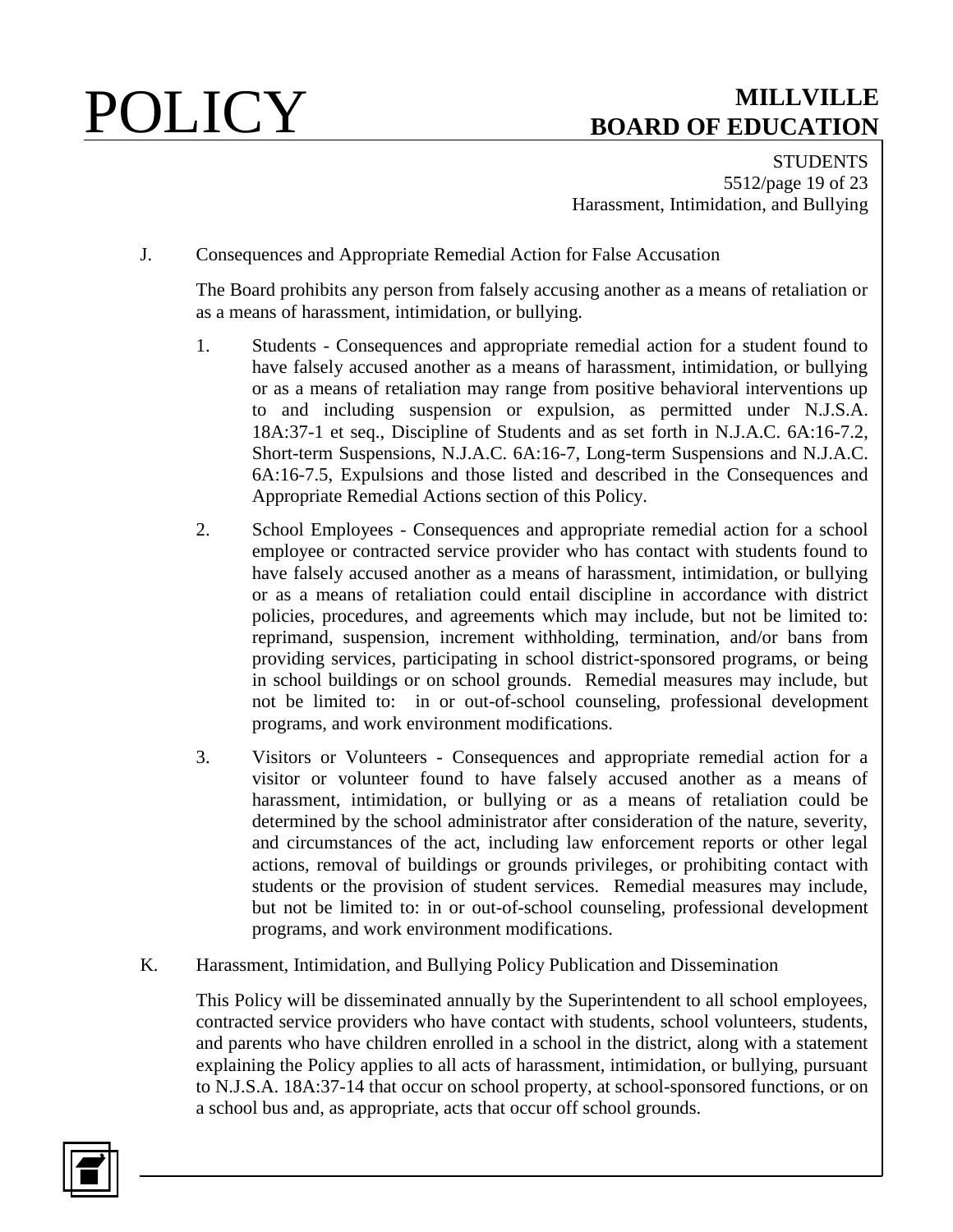**STUDENTS** 5512/page 20 of 23 Harassment, Intimidation, and Bullying

The Superintendent shall ensure that notice of this Policy appears in the student handbook and all other publications of the school district that set forth the comprehensive rules, procedures, and standards for schools within the school district.

The Superintendent shall post a link to the district's Harassment, Intimidation, and Bullying Policy that is prominently displayed on the homepage of the school district's website. The district will notify students and parents this Harassment, Intimidation, and Bullying Policy is available on the school district's website.

The Superintendent shall post the name, school phone number, school address, and school email address of the district Anti-Bullying Coordinator on the home page of the school district's website. Each Principal shall post the name, school phone number, address, and school email address of both the Anti-Bullying Specialist and the district Anti-Bullying Coordinator on the home page of each school's website.

### L. Harassment, Intimidation, and Bullying Training and Prevention Programs

The Superintendent and Principal(s) shall provide training on the school district's Harassment, Intimidation, and Bullying Policy to current and new school employees; including administrators, instructors, student support services, administrative/office support, transportation, food service, facilities/maintenance; contracted service providers; and volunteers who have significant contact with students; and persons contracted by the district to provide services to students. The training shall include instruction on preventing bullying on the basis of the protected categories enumerated in N.J.S.A. 18A:37-14 and other distinguishing characteristics that may incite incidents of discrimination, harassment, intimidation, or bullying.

Each public school teacher and educational services professional shall be required to complete at least two hours of instruction in harassment, intimidation, and bullying prevention within each five year professional development period as part of the professional development requirement pursuant to N.J.S.A. 18:37-22.d. The required two hours of suicide prevention instruction shall include information on the risk of suicide and incidents of harassment, intimidation, or bullying and information on reducing the risk of suicide in students who are members of communities identified as having members at high risk of suicide.

Each newly elected or appointed Board member must complete, during the first year of the member's first term, a training program on harassment, intimidation, and bullying in accordance with the provisions of N.J.S.A. 18A:12-33.

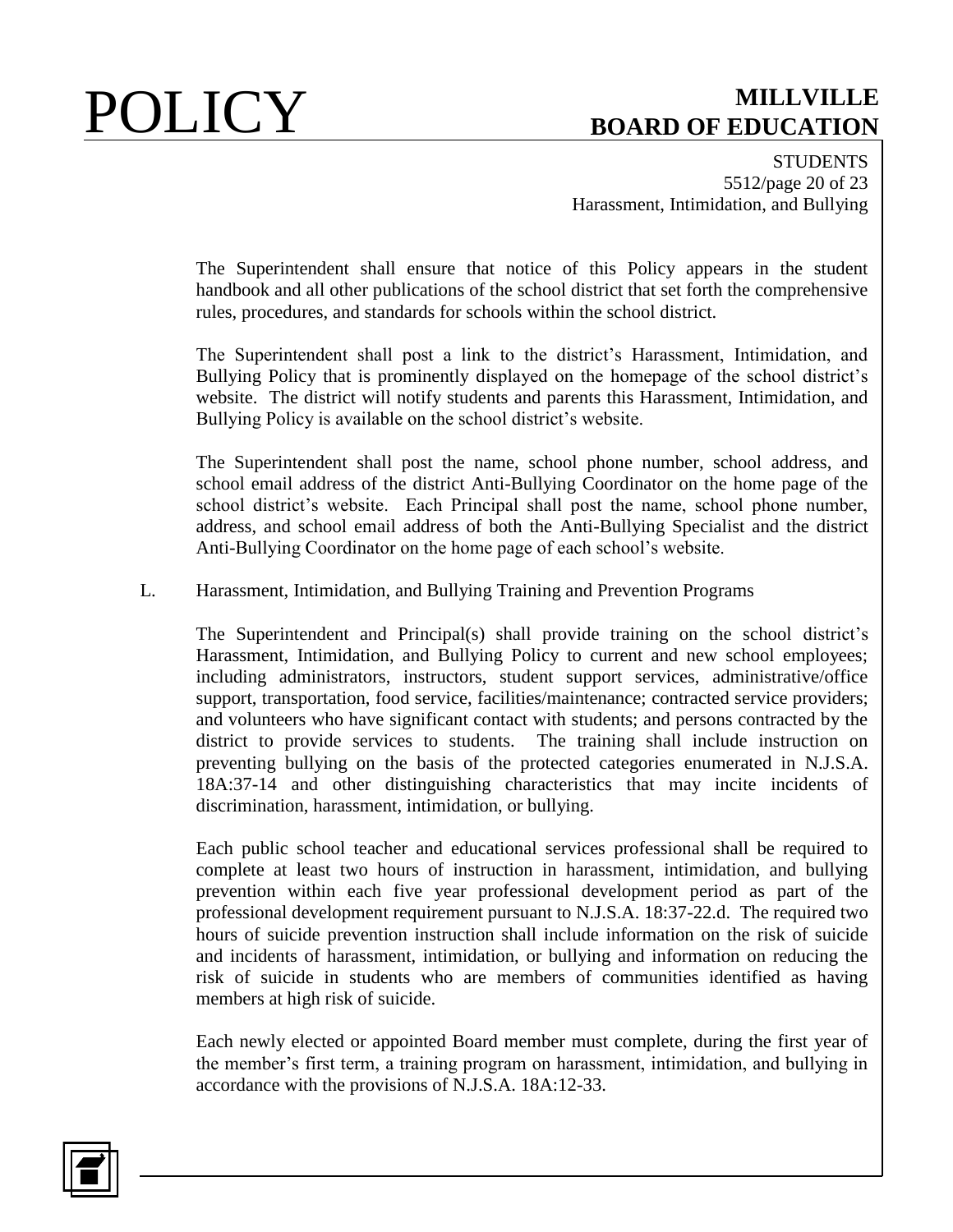**STUDENTS** 5512/page 21 of 23 Harassment, Intimidation, and Bullying

The school district shall provide time during the usual school schedule for the Anti-Bullying Coordinator and each school Anti-Bullying Specialist to participate in harassment, intimidation, and bullying training programs.

A school leader shall complete school leader training that shall include information on the prevention of harassment, intimidation, and bullying as required in N.J.S.A. 18A:26-8.2.

The school district shall annually observe a "Week of Respect" beginning with the first Monday in October. In order to recognize the importance of character education, the school district will observe the week by providing age-appropriate instruction focusing on the prevention of harassment, intimidation, and bullying as defined in N.J.S.A. 18A:37-14. Throughout the school year the district will provide ongoing age-appropriate instruction on preventing harassment, intimidation, or bullying, in accordance with the Core Curriculum Content Standards, pursuant to N.J.S.A. 18A:37-29.

The school district and each school in the district will annually establish, implement, document, and assess harassment, intimidation, and bullying prevention programs or approaches, and other initiatives in consultation with school staff, students, administrators, volunteers, parents, law enforcement, and community members. The programs or approaches and other initiatives shall be designed to create school-wide conditions to prevent and address harassment, intimidation, and bullying in accordance with the provisions of N.J.S.A. 18A:37-17 et seq.

M. Harassment, Intimidation, and Bullying Policy Reevaluation, Reassessment and Review

The Superintendent shall develop and implement a process for annually discussing the school district's Harassment, Intimidation, and Bullying Policy with students.

The Superintendent, Principal(s), and the Anti-Bullying Coordinator, with input from the schools' Anti-Bullying Specialists, shall annually conduct a reevaluation, reassessment, and review of the Harassment, Intimidation, and Bullying Policy, and any report(s) and/or finding(s) of the School Safety/School Climate Team(s). The Superintendent shall recommend to the Board necessary revisions and additions to the Policy consistent with N.J.S.A. 18A:37-15.c., as well as to harassment, intimidation, and bullying prevention programs and approaches based on the findings from the evaluation, reassessment, and review.

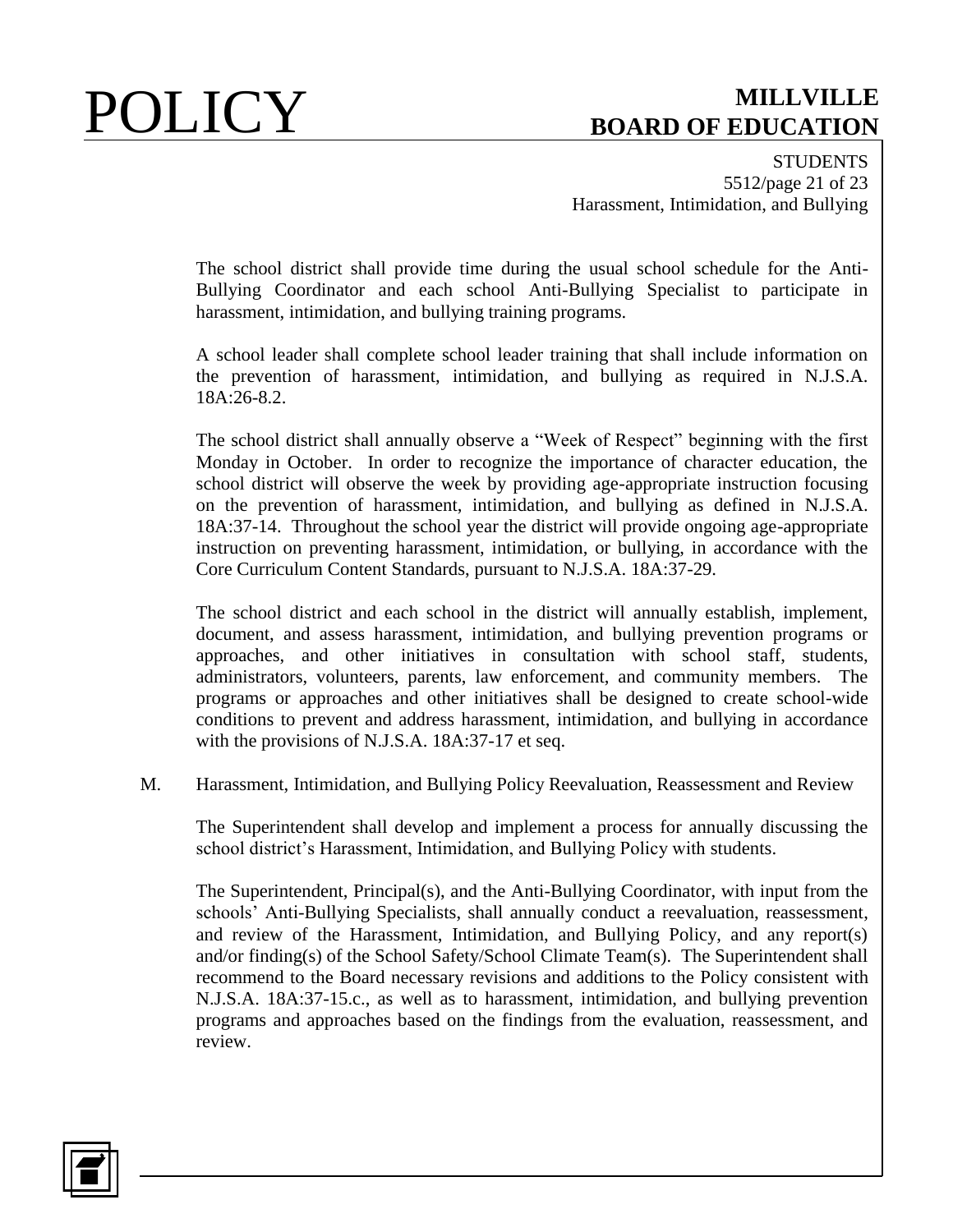**STUDENTS** 5512/page 22 of 23 Harassment, Intimidation, and Bullying

N. Reports to Board of Education and New Jersey Department of Education

The Superintendent shall report two times each school year, between September 1 and January 1 and between January 1 and June 30 at a public hearing all acts of violence, vandalism, and harassment, intimidation, and bullying which occurred during the previous reporting period in accordance with the provisions of N.J.S.A. 18A:17-46. The information shall also be reported to the New Jersey Department of Education in accordance with N.J.S.A. 18A:17-46.

O. School and District Grading Requirements

Each school and each district shall receive a grade for the purpose of assessing their efforts to implement policies and programs consistent with the provisions of N.J.S.A. 18:37-13 et seq. The grade received by a school and the district shall be posted on the homepage of the school's website and the district's website in accordance with the provisions of N.J.S.A. 18A:17-46. A link to the report that was submitted by the Superintendent to the Department of Education shall also be available on the school district's website. This information shall be posted on the websites within ten days of receipt of the grade for each school and the district.

P. Reports to Law Enforcement

Some acts of harassment, intimidation, and bullying may be bias-related acts and potentially bias crimes and school officials must report to law enforcement officials either serious acts or those which may be part of a larger pattern in accordance with the provisions of the Memorandum of Agreement Between Education and Law Enforcement Officials.

Q. Collective Bargaining Agreements and Individual Contracts

Nothing in N.J.S.A. 18A:37-13.1 et seq. may be construed as affecting the provisions of any collective bargaining agreement or individual contract of employment in effect on the Anti-Bullying Bill of Rights Act's effective date (January 5, 2011). N.J.S.A. 18A:37-30.

The Board of Education prohibits the employment of or contracting for school staff positions with individuals whose criminal history record check reveals a record of conviction for a crime of bias intimidation or conspiracy to commit or attempt to commit a crime of bias intimidation.